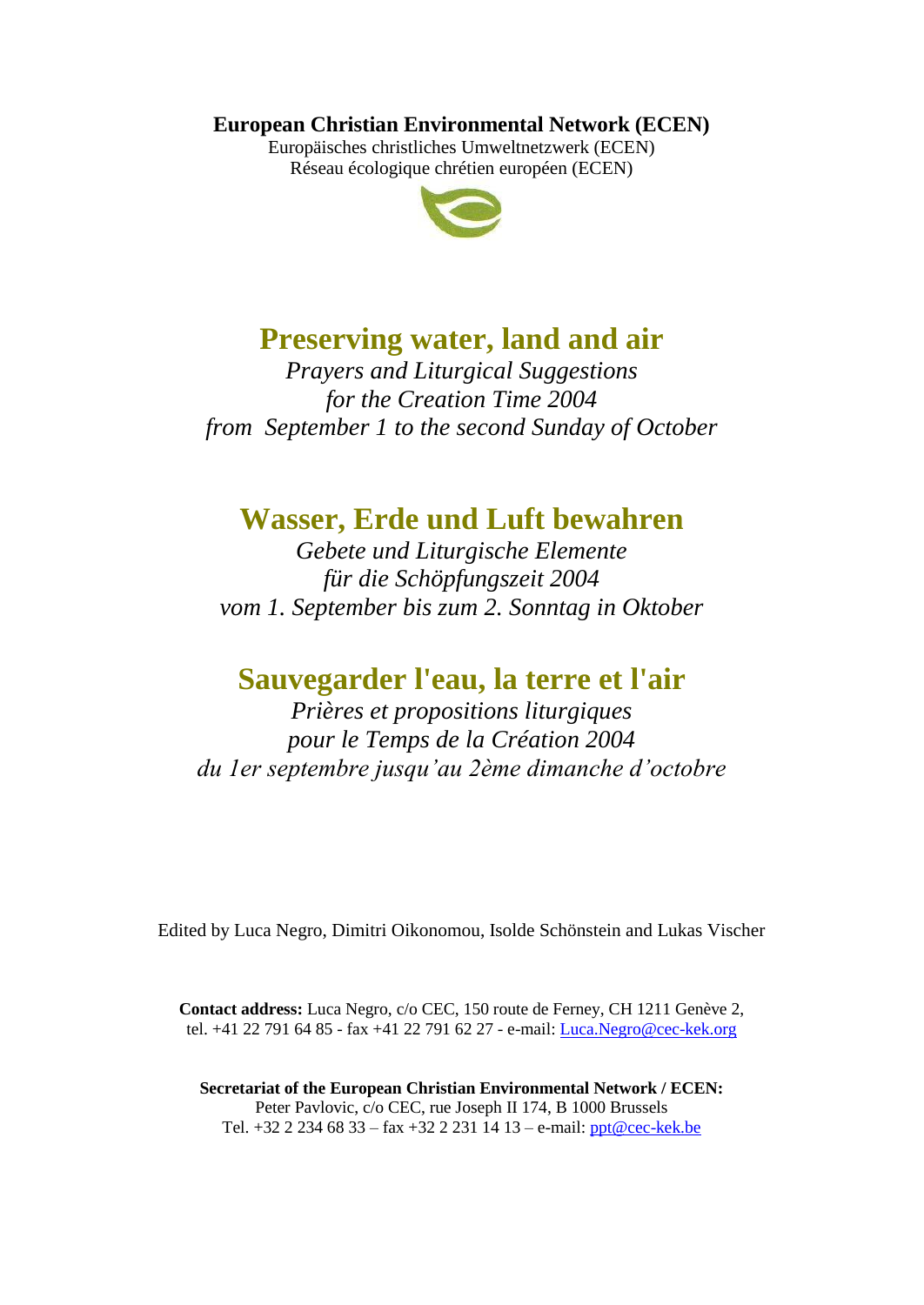# **Introduction**

Every year the European Christian Environmental Network (ECEN) offers to the churches some liturgical material on themes related to God's creation for use during the Creation Time. Two years ago we made available a small collection of prayers, texts and Biblical readings dealing generally with the churches' responsibility for the preservation of God's creation. Last year we added some material on "Our Responsibility to Future Generations". This year we make available prayers and texts related to the theme "Preserving Land, Water and Air".

Land, Water and Air are God's principal gifts making life possible on Planet Earth. They therefore need to be treated with utmost consideration. This must be done *for the benefit of all*. They are common goods – meant to sustain the life of all.

Some years ago ECEN started to promote the idea of a "Time of Creation". The proposal was to set apart the period from September  $1<sup>st</sup>$  to the Sunday after October  $7<sup>th</sup>$  (which is Saint Francis' Day) as a special time for the celebration of the Creator and of the gift of creation. The theme of creation cannot, of course, be isolated from the totality of the Christian message. But, today, it is particularly important to rediscover the intimate relationship between God's creation and the revelation in Jesus Christ. We are glad to note that the idea of the Time of Creation is becoming more and more accepted by the churches. Last year, for instance, the Bishops' Conference of the Philippines issued an official recommendation to the parishes to observe it.

ECEN will hold its next Assembly from May 4 to 10, 2005 in Basel, Switzerland. We want to use this occasion assess the proposal of the "Time of Creation". May we ask you to let us have reports on your experience with the Time of Creation. Suggestions of prayers, texts, songs and special acts of worship will be most welcome.

*The Editorial Team*

# **Einleitung**

Jedes Jahr bietet das Europäische Christliche Netzwerk der Umweltbeauftragten (ECEN) den Kirchen liturgisches Material über Themen in Bezug auf Gottes Schöpfung zur Benutzung während der "Zeit der Schöpfung" an. Vor zwei Jahren haben wir eine kleine Sammlung von Gebeten, Texten und Bibellesungen zur Verfügung gestellt, die sich mit der allgemeinen Verantwortung der Kirchen für die Erhaltung von Gottes Schöpfung befassten. Im vergangenen Jahr haben wir zusätzlich Material über "Unsere Verantwortung für zukünftige Generationen" bereit gestellt. Dieses Jahr haben wir Gebete und Texte zum Thema "Land, Wasser und Luft bewahren" zusammen gestellt.

Land, Wasser und Luft sind Gottes wichtigste Gaben, die das Leben auf dem Planeten Erde ermöglichen. Deshalb muss mit diesen besonders behutsam umgegangen werden. Dies muss allen Menschen zum Nutzen gereichen, denn sie sind Gemeinwohl und zur Erhaltung des Lebens aller da.

Vor einigen Jahren hat das ECEN den Gedanken einer "Schöpfungszeit" ins Leben gerufen. Es wurde vorgeschlagen, die Zeit vom 1. September bis zum Sonntag nach dem 7. Oktober (dem Tag des hlg. Franziskus) als besondere Zeit zu wählen, in der des Schöpfers und der Gabe der Schöpfung gedacht wird. Das Thema der Schöpfung kann natürlich nicht von der übrigen christlichen Botschaft getrennt werden, aber heute ist es besonders wichtig, die enge Beziehung zwischen Gottes Schöpfung und der Offenbarung in Jesus Christus wieder zu entdecken. Wir freuen uns darüber, dass der Gedanke der Schöpfungszeit unter den Kirchen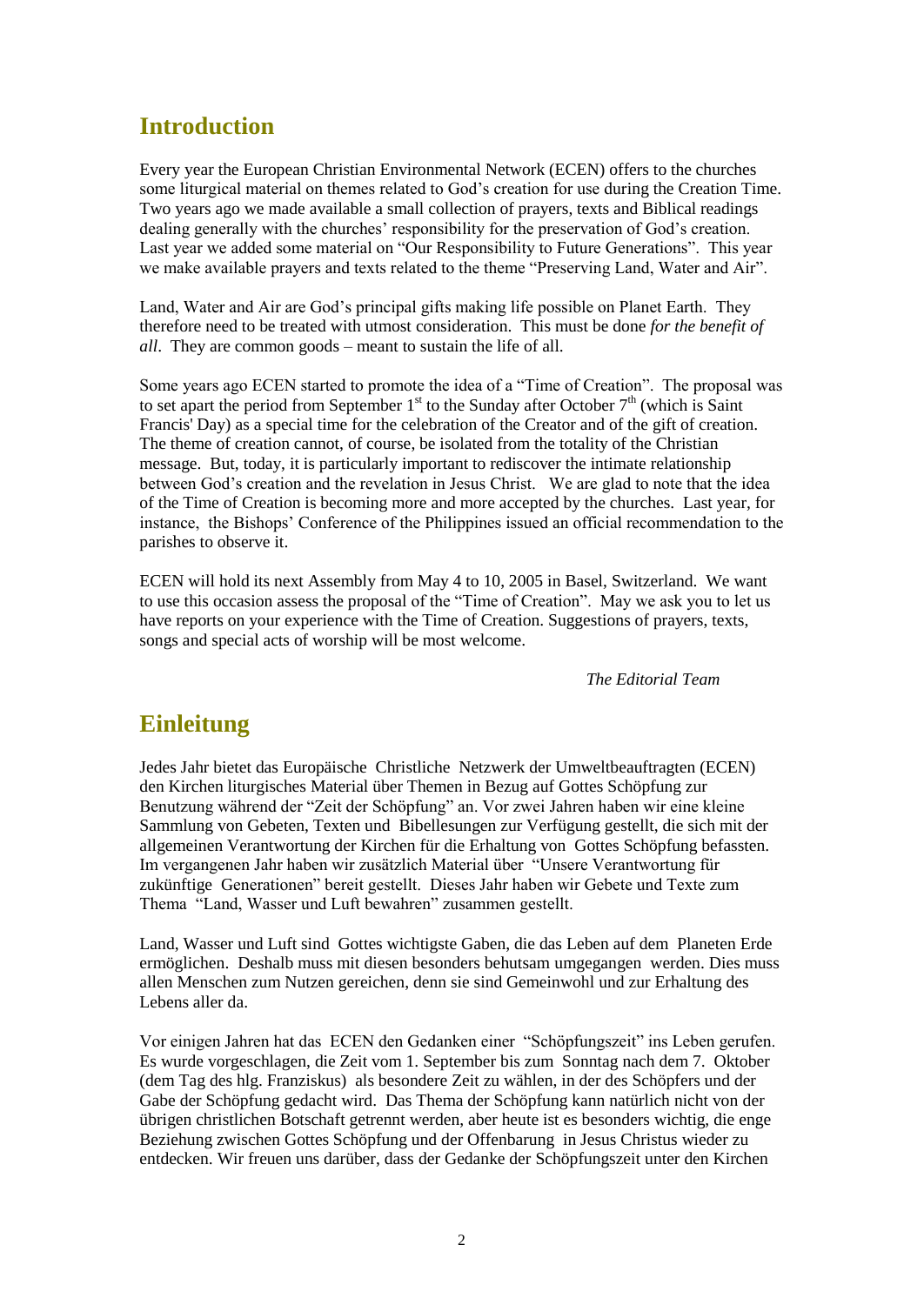immer stärker Verbreitung findet. Letztes Jahr hat die Bischofskonferenz der Philippinen zum Beispiel eine offizielle Empfehlung an die Gemeinden gegeben, diese Zeit zu begehen.

Das ECEN wird seine nächste Versammlung vom 4. bis 10. Mai 2005 in Basel, Schweiz, durchführen. Diesen Anlass möchten wir dazu nutzen, den Vorschlag für eine "Schöpfungszeit" auszuwerten. Deshalb würden wir Sie bitten, uns Berichte über Ihre Erfahrung mit dieser Idee mitzuteilen. Auch Anregungen für Gebete, Texte, Lieder und Gottesdienstbeiträge sind willkommen.

#### *Das Redaktionsteam*

# **Introduction**

Chaque année, le Réseau écologique chrétien européen (sigle anglais ECEN) propose aux Eglises une documentation pédagogique liturgique sur des thèmes en relation avec la création de Dieu à utiliser durant le 'Temps de la Création'. Il y a deux ans, nous avons publié un petit recueil de prières, de textes et de lectures bibliques traitant de la responsabilité des Eglises en matière de préservation de la création de Dieu. L'année dernière, nous l'avons complété par quelques textes sur "Notre responsabilité envers les générations futures". Cette année, nous vous proposons des prières et des textes sur le thème suivant: "Préserver la terre, l'eau et l'air".

La terre, l'eau et l'air sont les principaux dons de Dieu qui rendent la vie possible sur notre planète Terre. Ils doivent donc être traités avec la plus grande considération. Et ce, pour le *bénéfice de tous*. Ils font partie du Bien Commun – et sont destinés à garantir la durabilité de la vie pour tous.

Il y a quelques années, l'ECEN a entrepris de promouvoir l'idée d'un 'Temps de la Création'. Cette proposition consistait à retenir la période allant du 1<sup>er</sup> septembre au dimanche suivant le 7 octobre (jour de la Saint François) pour célébrer le Créateur et le don de sa création. Le thème de la création ne peut, bien sûr, être isolé de la totalité du message chrétien. Mais, aujourd'hui, il revêt une importance toute particulière dans notre redécouverte de la relation intime existant entre la création de Dieu et la révélation en Jésus-Christ. Nous sommes heureux de noter que l'idée d'un 'Temps de la Création' est de mieux en mieux accueillie par les Eglises. L'année dernière par exemple, la Conférence épiscopale des Philippines a publié une recommandation officielle encourageant les paroisses à l'observer.

L'ECEN tiendra sa prochaine Assemblée du 4 au 10 mai 2005 à Bâle en Suisse. Nous avons l'intention de profiter de cette occasion pour faire un bilan de l'initiative 'Temps de la Création'. Nous vous serions reconnaissants de bien vouloir nous faire parvenir vos rapports sur votre propre expérience avec le 'Temps de la Création'. Vos suggestions de prières, de textes, de chants et de célébrations spéciales du culte seront les bienvenues.

L'équipe éditoriale

### **Sources / Quellenangaben / Sources**

We wish to thank all those who have granted permission for the use of the following liturgical materials. We particularly thank Per Harling (Sweden), the Churches Together in Britain and Ireland (CTBI) Eco-Congregation Programme, and Päivi Jussila (Lutheran World Federation, for the liturgical texts from the LWF Assembly in Winnipeg, and other texts which will be soon published in the LWF Prayer Book).

We have made every effort to trace and identify authors correctly and to secure all the necessary permissions for reprinting. If we have erred in any way in the acknowledgements, or have unwittingly infringed any copyright, we apologize sincerely.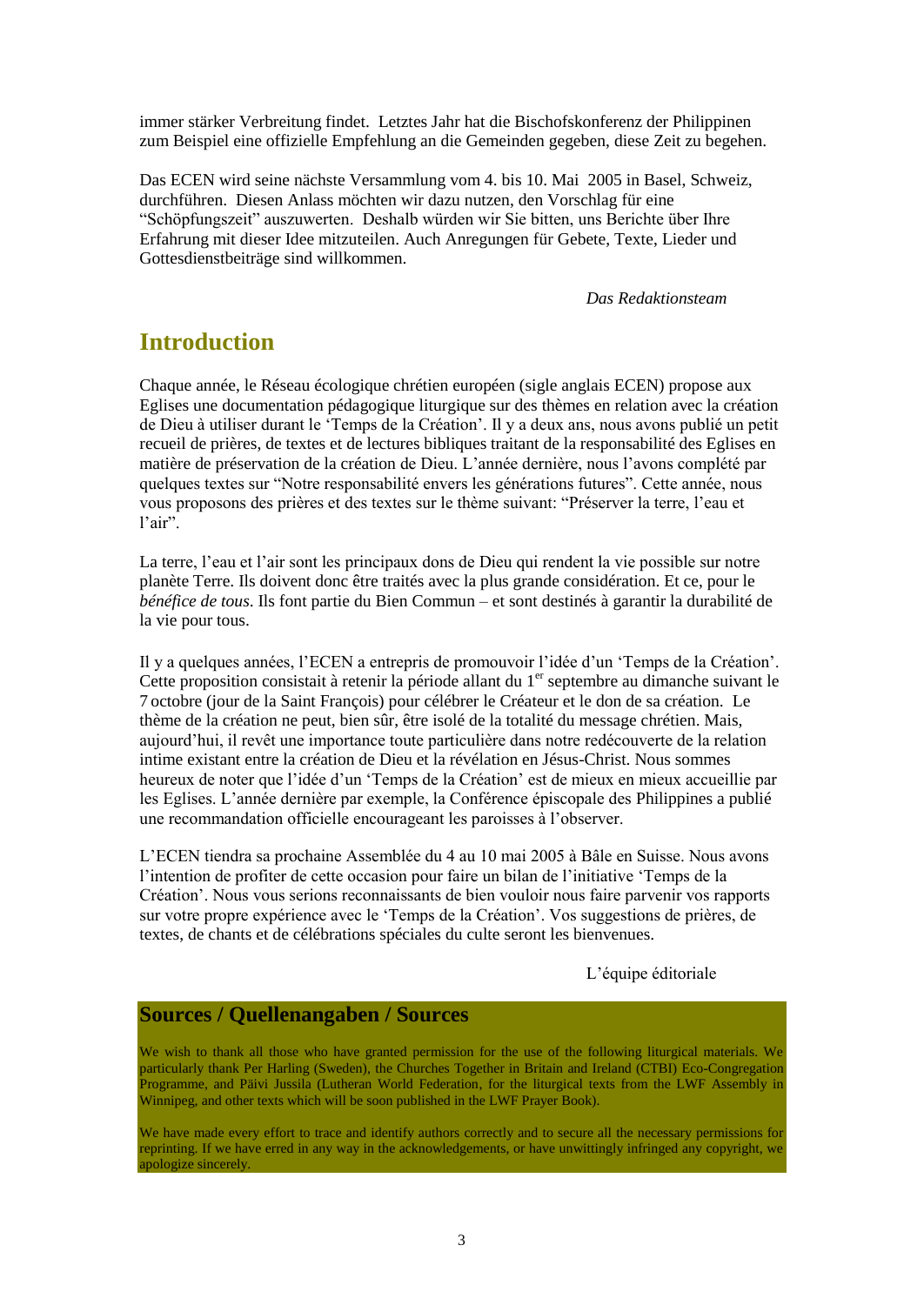# **I.Call to Worship / Eröffnung / Invocation**

# **Creating God**

Creating God, You are the source of light and life, so we praise you. You became flesh to bring light and life, so we praise you. You sustain the world with your light and life, so we praise you.

(from the CTBI Eco-Congregation Programme)

# **We are the people of God**

- L We are the people of God, the Almighty.
- All **Created in the image of God, stewards of the creation.**
- L We are the people of God, the Redeemer.
- All **Released in Jesus Christ, carriers of reconciliation.**
- L We are the people of God, the Giver of Life.
- All **Open to the inspiration of the Spirit in faith, hope and love.**

(Per Harling)

# **Praise to You**

- L Praise to you, Creator of heaven and earth.
- All **You give us the food of the earth and the water of the well.**
- L Praise to you, Jesus Christ, who walked our ways.
- All **You have revealed the will of God and the holiness of the earth.**
- L Praise to you, Holy Spirit, Giver of Life and Helper.
- All **You awaken our song of praise in faith and struggle.**

(Per Harling)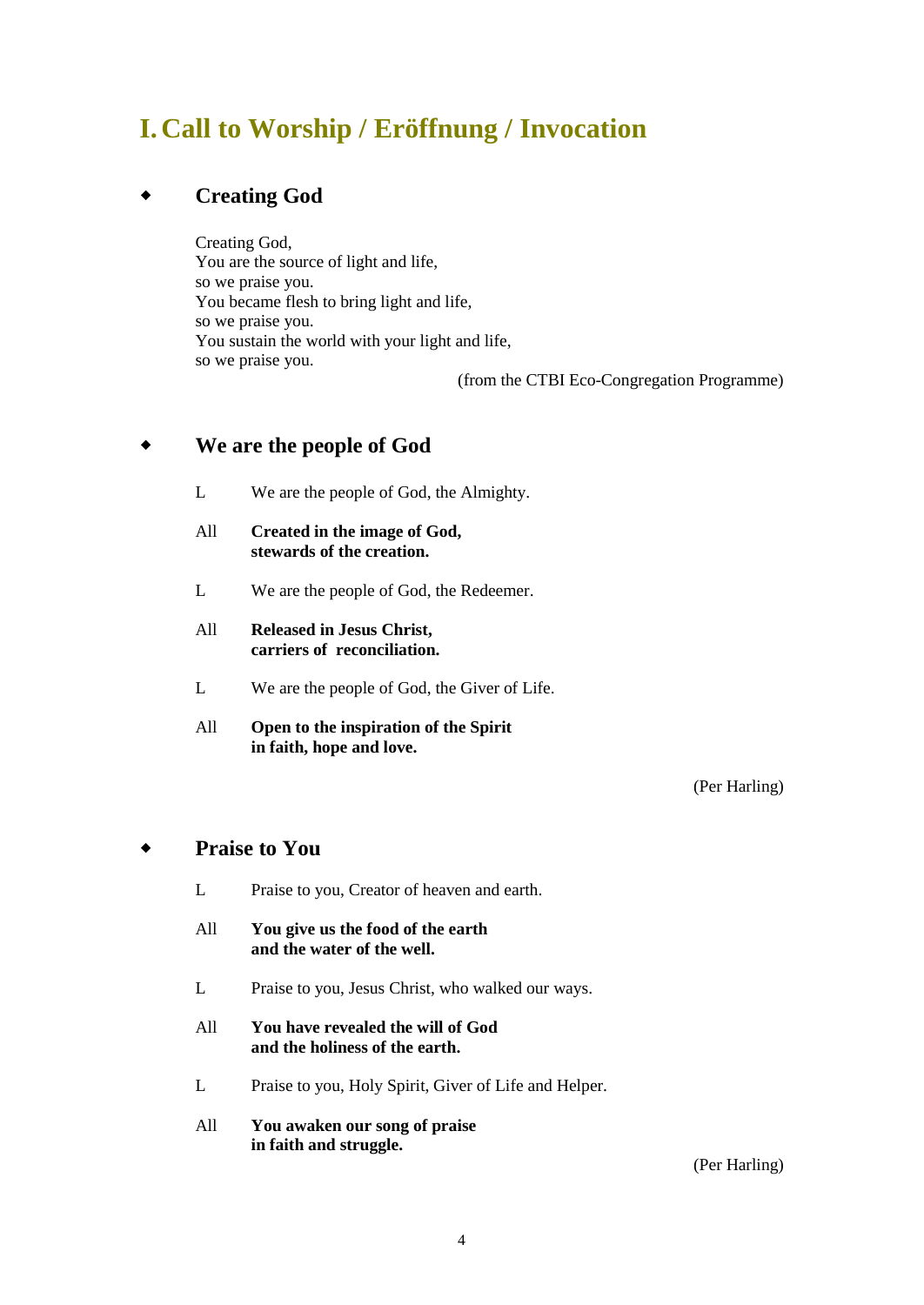# **I arise today**

I arise today through a mighty strength, the invocation of the Trinity, through a belief in three-ness, through confession of the oneness of the Creator of Creation. I arise today through the strength of heaven, light of sun, radiance of moon, splendour of fire, speed of lightning, swiftness of wind, depth of sea, stability of earth, firmness of rock. I arise today through a mighty strength, the invocation of the Trinity, through a belief in the three-ness, through confession of the oneness of the Creator of Creation.

(St. Patrick)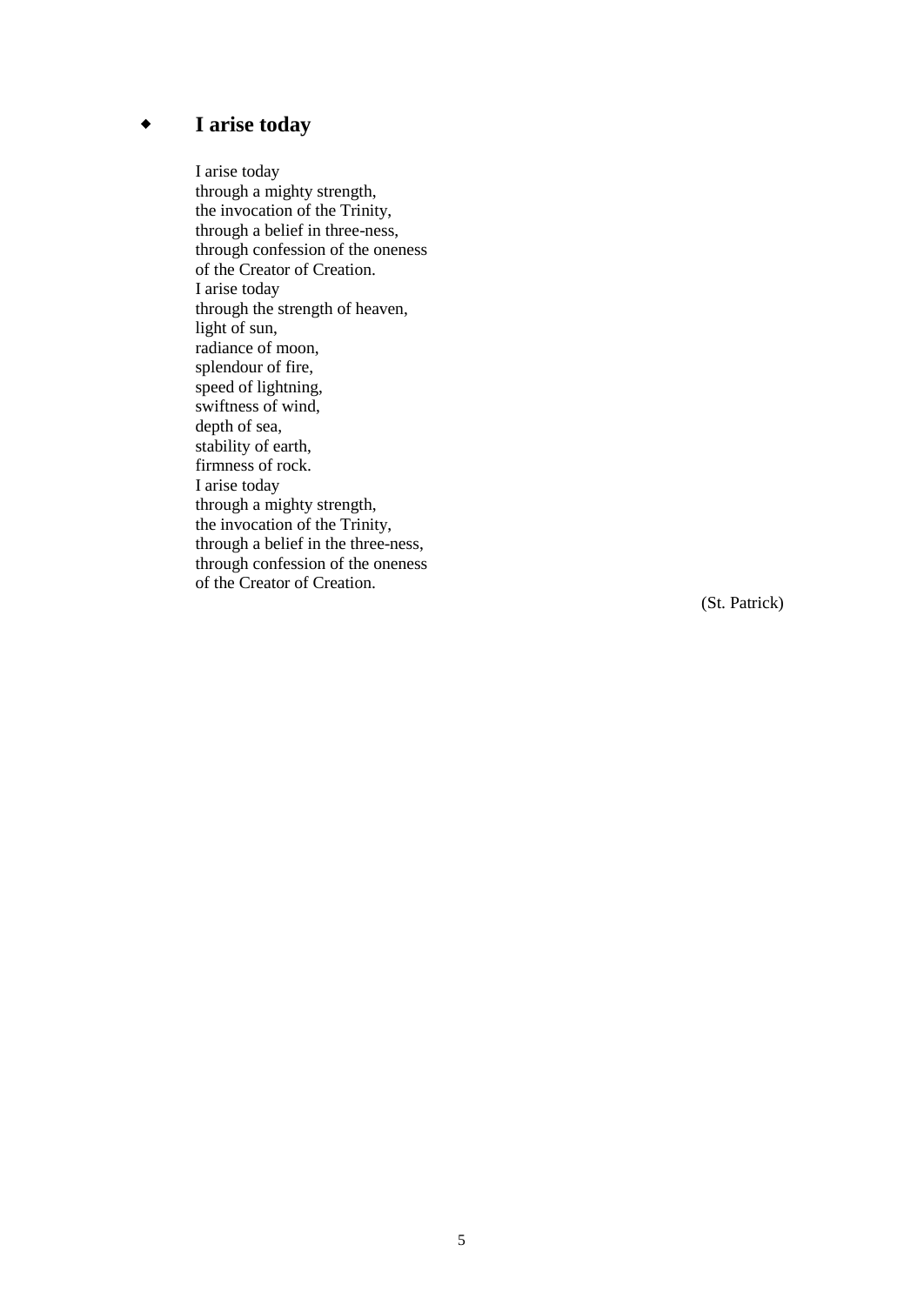# **II. Praise / Lobpreis / Louange**

## **Your name is written in every leaf**

Creating God, your name is written in every leaf, every bird, every river, every stone, every living being. Thank you for calling us by name. Thank you for your continued creating power in moisture, rivers, forests and oceans. Make us attentive to the wounds of the earth and willing to work for the healing of the whole creation. Let our children enjoy an abundant nature and live a long life on earth.

(2003 LWF Assembly in Winnipeg)

### **Author and Creator of every creature**

O you who covers the high places with waters, who sets the sand as a bound to the sea and upholds all things: the sun sings your praises, the moon gives you glory, every creature offers a hymn to you, his Author and Creator forever.

(Eastern Orthodox Prayer)

## **May none of God's wonderful works keep silence**

May none of God's wonderful works keep silence, night or morning. Bright stars, high mountains, the depths of the seas, sources of rushing rivers: may all these break into song as we sing to Father, Son and Holy Spirit. May all the angels in the heavens reply: Amen! Amen! Amen! Power, praise, honour, eternal glory to God, the only Giver of grace. Amen! Amen! Amen!

(Third-century hymn)

## **Wasser ist Leben**

#### *Gebet zu Gott, dem Schöpfer, Dank für das Wasser*

- L1 **Das Wasser dient uns zur Heilung:** als Akt der Schöpfung rufst du das Wasser in deinen Dienst, um uns zu werden zur Erquickung, zum erfrischenden Trunk, zum reinigenden Bad
- L2 **Das Wasser dient uns zum Zeichen der Rettung:** als Wasser der Sintflut deutet es den Untergang der Sünde und den Anfang neuen Lebens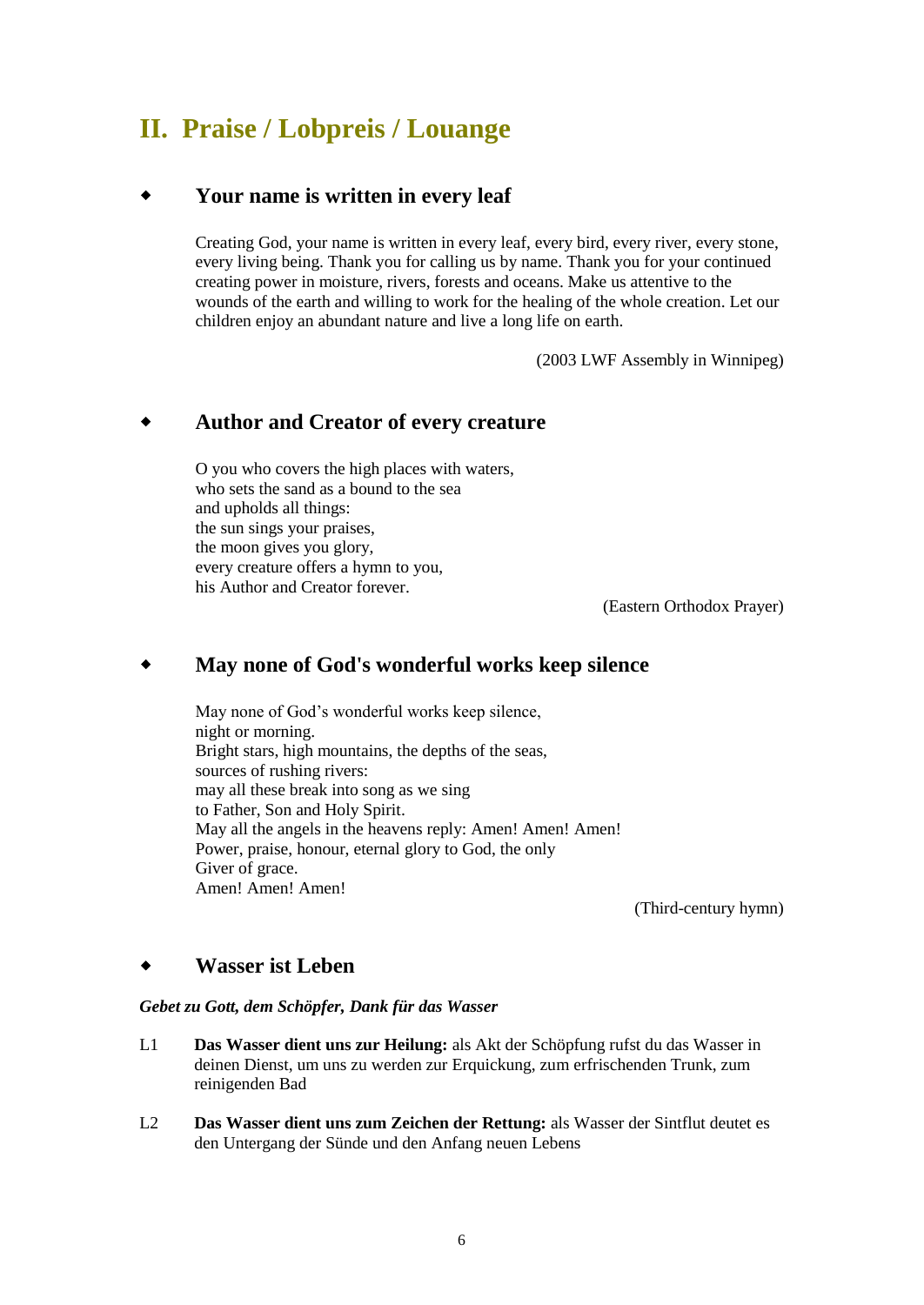- L1 **Das Wasser dient uns zum Zeichen der Rettung:** beim Durchzug durch das Schilfmeer schützt es vor den Bedrängern wie eine Wand, so erfährt dein Volk Schutz und Geborgenheit im Vertrauen auf dich
- L2 **Das Wasser dient uns zum Zeichen der Rettung:** als Wasser aus dem Felsen in der Wüste erweist es dich als Befreier aus der Not des Todes
- L1 **Das Wasser dient uns zum Zeichen der Heilung:** bei der Taufe Jesu im Jordan lässt du deinen Sohn die Flut durchschreiten und berufst ihn zum Neuen Adam
- L2 **Das Wasser dient uns zum Zeichen der Heilung:** als bei der Kreuzigung Jesu aus seiner Seite Blut und Wasser flossen, wurde dies für die Völker zum Zeichen des Neuen Bundes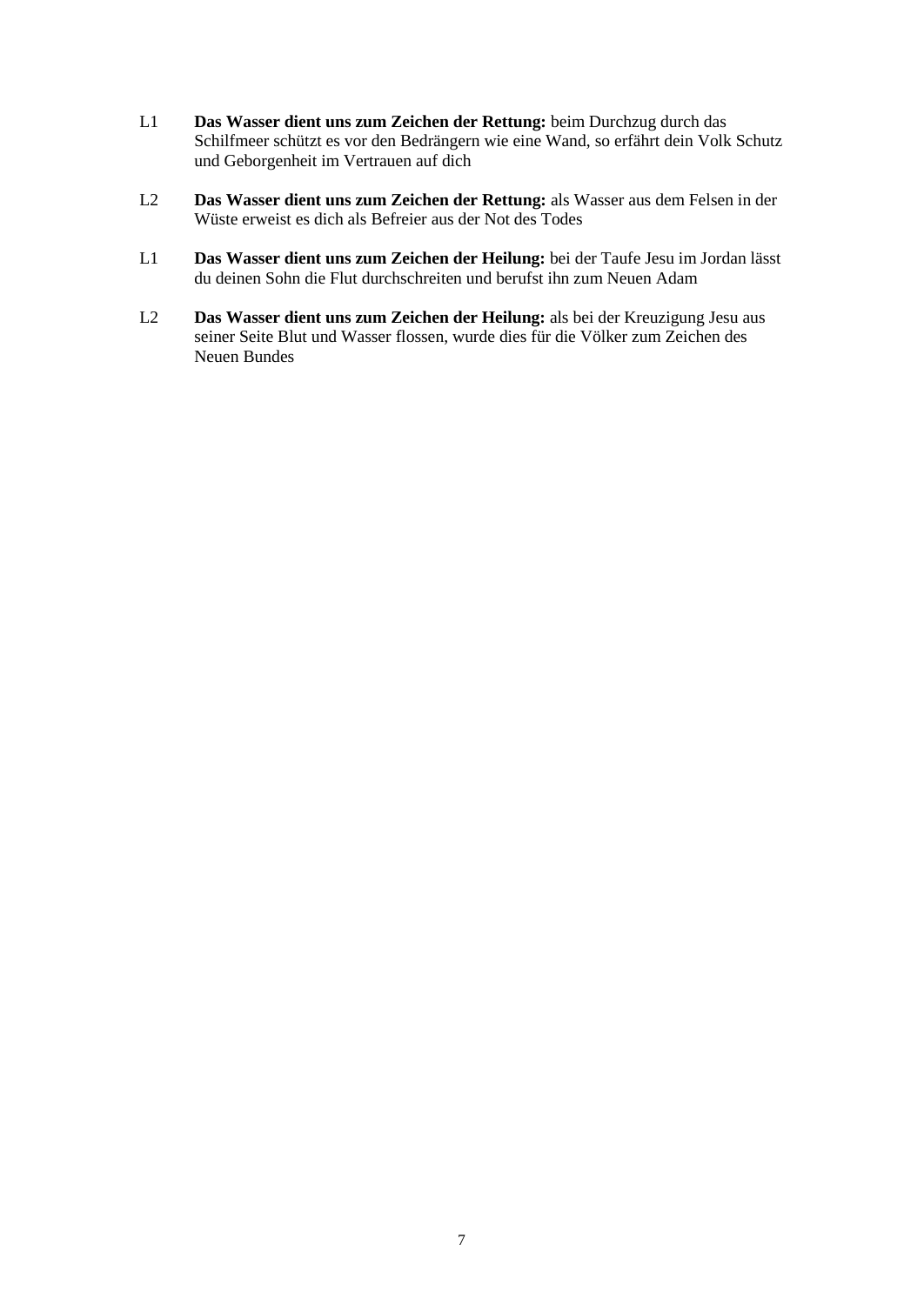# **III. Confession of Sin / Sündenbekenntnis / Confession du péché**

# **You give light and life**

#### *Prayer of Confession*

Creating God, you give light and life, and express delight in your creation. You gave the command to till and care for your garden, but we have abused the beauty of creation and keeping of your work.

We confess the plundering of finite resources. We confess to stealing our descendants' birthright to life. We confess the flagrant pollution of land, sea and air. We confess the churches' lack of concern for the well-being of creation. We confess the excesses within our own lifestyle. Creating God, we have desecrated your creation and darkened your light. In a moment of quiet we confess our profligate lifestyle and human greed.

#### *Words of Renewal*

God of life and God of light, as we seek a new relationship with your created order, may we sense the grace and peace of a new relationship with you. Amen.

(from the CTBI Eco-Congregation Programme)

# **We are part of your beautiful but fragile creation**

- L Almighty God, Creator and Lifegiver, we are part of your beautiful but fragile creation. We have the responsibility to protect, to nurture and to respect it. We have failed in our responsibility. Therefore we cry:
- ALL (sing) **Kyrie eleison . . .**

L The earth is our mother, our origin, our nourishment. Every seed in the depth of the earth vibrates with your creating will. When the earth is spoiled and poisoned by greed and short-range interests, we deny our origin,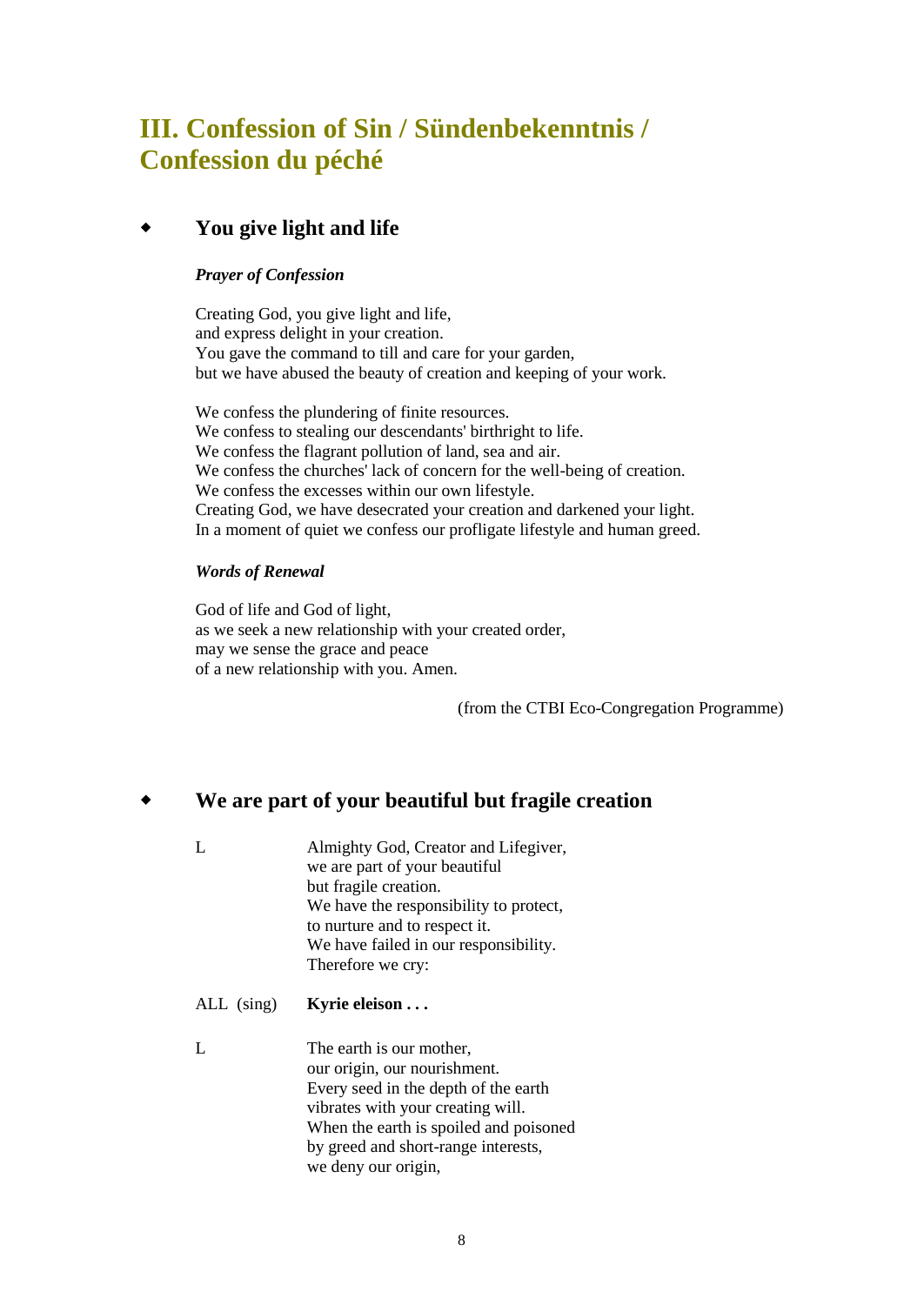we suppress your will. Therefore we cry:

#### ALL (sing) **Kyrie eleison . . .**

L The earth is a water planet. The seas are our amniotic fluid. All life carries your creative water; people, vegetation and animals. When the water is polluted it reacts against us and our future. Therefore we cry:

#### ALL (sing) **Kyrie eleison . . .**

L The air is the breath of life, the breathing-space of the earth. Every breath is a reminder of your creative power. When the air is polluted the lungs of the earth are damaged and your strength is suppressed. Therefore we cry:

#### ALL (sing) **Kyrie eleison . . .**

#### *Silence*

#### *Words of forgiveness*

| L | Jesus Christ, who joins the Creator with creation,                 |  |
|---|--------------------------------------------------------------------|--|
|   | has heard your groaning                                            |  |
|   | and cleanses you from all guilt.                                   |  |
|   | Arise and walk in faith and struggle                               |  |
|   | for the integrity of creation.                                     |  |
|   | In the name of the Father, and of the Son, and of the Holy Spirit. |  |
|   |                                                                    |  |

ALL **Amen.**

(Per Harling)

## **We use more than what is ours**

O God, we use more than what is ours. Therefore your creation is suffering. We consume the resources of the earth at the expense of the poor and the oppressed. We are prisoners of consumption and we confess that we do not want to get out of our captivity. We seek security by possession. We steal from those coming after us. We know that the earth is fragile, but this knowledge paralyses us. We confess that the passivity suits us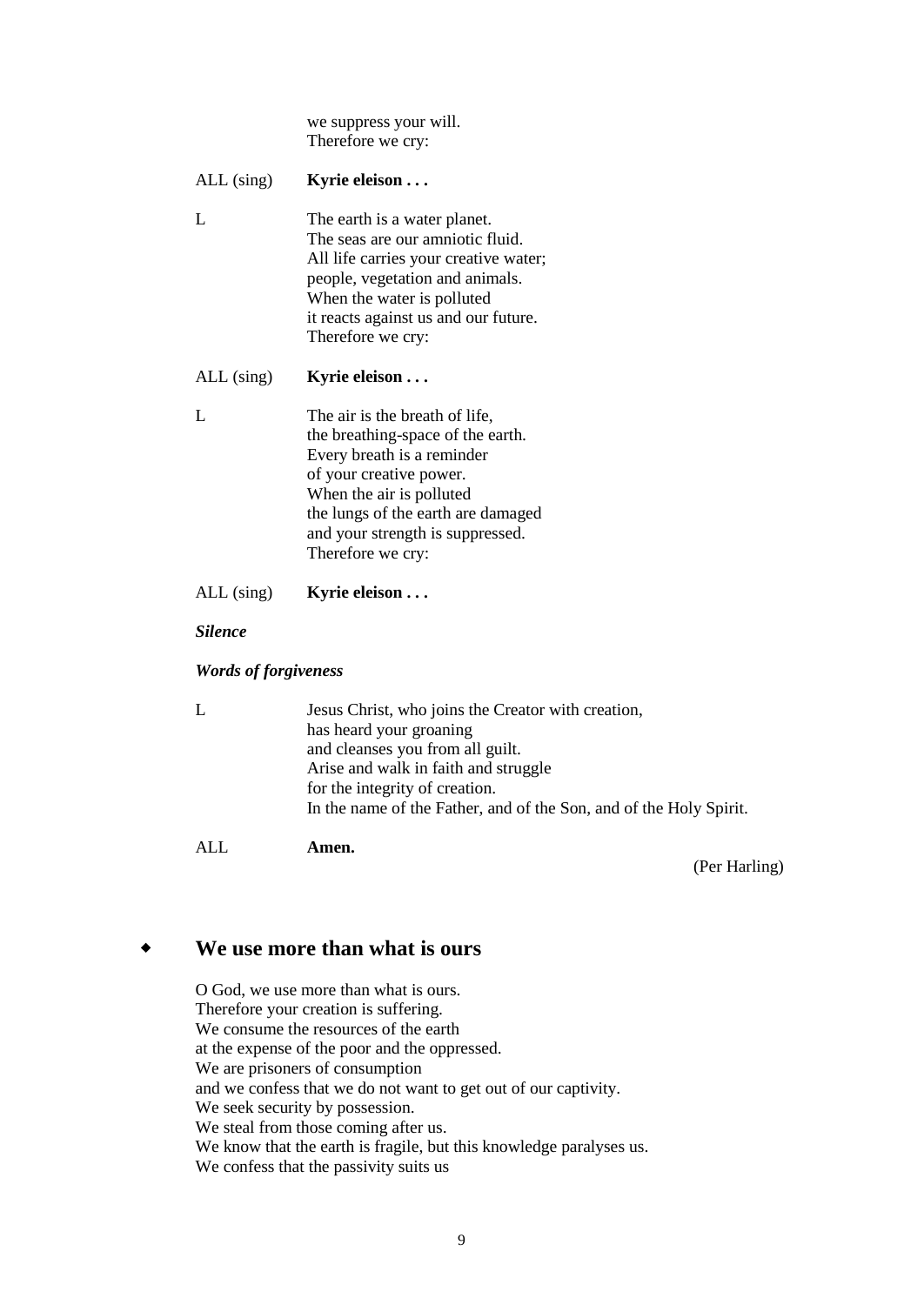and that we do not want to get out of it. We acknowledge that we often know the truth, but we do not want to know it. As we do not want to commit ourselves our proclamations are not credible. As we do not want to be a part of a change others have to live in despair. As we do not want to pay for the costs for a new way of living, others have to pay with their lives. We hope for unity, but we do not act. We honour the ideals of compassion and love, but we do not follow them. God, we confess that we take pleasure in confessing without breaking up from our sins. "Out of the depth, I cry to you, O God, Lord, hear my cry".

(Prayer from the Church of Norway)

## **Zeitzeichen – neue Phänomene**

Lasst uns innehalten einen Schritt zurück treten um die ganze Wirklichkeit erfassen zu können, die uns umgibt.

Zeitzeichen - neue Phänomene blicken wir abends zum Himmel, wartend auf die bergende Dunkelheit, so hindern "nachtleuchtende Wolken" den Durchbruch der heilsamen Nacht. *Tag- und Nachtscheide aufgehoben? So fragen wir uns, wer hat das vollbracht?*

Es wimmelt in vielen Meeresregionen nicht mehr von Fischen und anderen Lebewesen, es wimmelt vielerorts von Schadstoffpartikeln und Unrat.

*Wo ist der Reichtum an Nahrung hingeschwommen, gibt es ein Ufer? Eine labende Insel in dieser Welt? Ist ein Stück des verlorenen Paradieses noch übrig geblieben? für wie viele reicht es?*

#### **Herr, erbarme dich !**

Das Tempo mancher Meeresströmungen hat sich verlangsamt, wie der Lebensstrom mancher unglücklicher Seelen, die nur noch in Selbstmord einen Ausweg aus der ökologischen Krise sehen; andere Unglückselige raffen gierig und in krimineller Weise noch das Letzte zusammen bis ihre Arterien zerbersten.

*Wer gibt den Lebensatem wieder, die Freude am Werk, dem schöpferischen Werk?*

#### **Christus, erbarme dich !**

Es brausen die Stürme unaufhaltsam und gnadenlos hinweg über die entstellten Zonen der Erde, nichts hält sie mehr auf, kein Wald, kein Busch, und unter der Erde brodelt unbeherrschbarer atomarer Abfall. Wie lange noch?

*Zauberlehrling, wo ist dein Meister? Falsche Verheißungen falscher Propheten, Spielernaturen, die den momentanen Gewinn über alles stellen, alles riskieren, niemand verantwortlich sind - von niemand durchschaut?*

#### **Herr, erbarme dich !**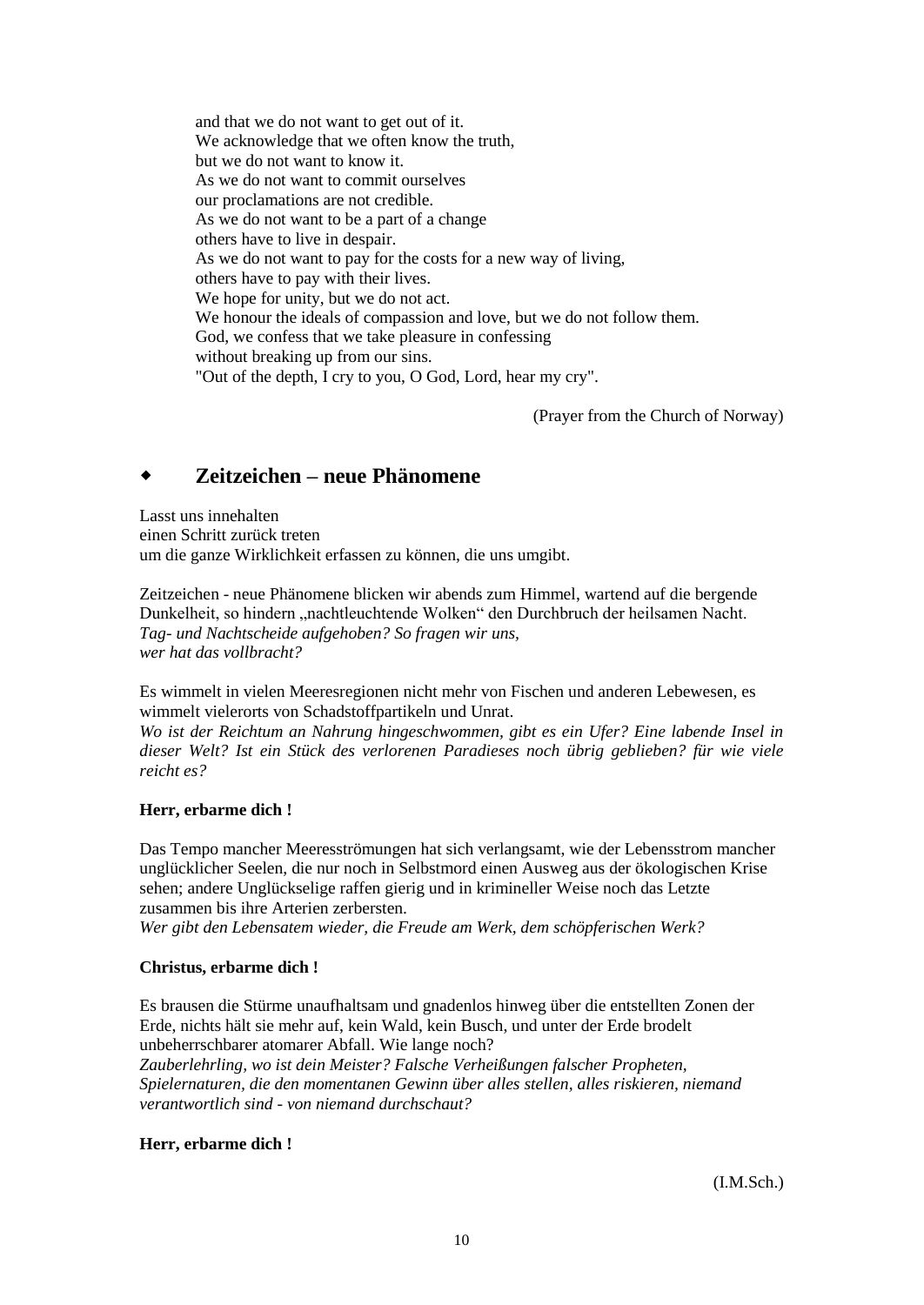# **Nachhaltigkeit - Leben oder Tod, Segen oder Fluch**

Die gegenwärtige Krisensituation, zunehmende Gewalt, Ressourcenkampf, Terror und die Bedrohung alles Lebendigen fordern uns heraus die Ursachen zu erkennen und wegweisende Prinzipien in den Lebensalltag aufzunehmen, wie sie uns in der Definition von "Nachhaltigkeit" und "Reich-Gottes-Verträglichkeit" aufgetragen sind.

#### *Nachhaltigkeit - Leben oder Tod ? Wähle das Leben !*

Im Jahr 1983 wurde von der UN Generalversammlung die "Weltkommission für Umwelt und Entwicklung" bestellt, die 1987 den sogenannten Brundtland Report "Unsere gemeinsame *Zukunft"* veröffentlichte.

Darin wird mit dem Begriff der "nachhaltigen (zukunftsfähigen) Entwicklung" die untrennbare Verbindung von Umwelt und Entwicklung beschrieben und der Begriff der Nachhaltigkeit wie folgt definiert: "Nachhaltige Entwicklung ist eine Entwicklung, die den Bedürfnissen der heutigen Generationen entspricht, ohne die Möglichkeiten künftiger Generationen zu gefährden, ihre eigenen Bedürfnisse zu befriedigen und ihren Lebensstil zu wählen. Die Forderung, diese Entwicklung dauerhaft zu gestalten, gilt für alle Länder und Menschen." (Gro Harlem Brundtland)

Der Begriff der Nachhaltigkeit im Alten Testament ist in Deut. 30,15-16a grundgelegt:

*Leben oder Tod lege ich dir vor, Segen oder Fluch ergreife das Leben damit du lebst du und deine Nachkommen.*

Herr, wir haben all diese Aufrufe gehört, gelesen, gesehen und doch verdrängt. Im Trubel des Alltags, der zunehmenden Reizüberflutung haben wir dein Angebot nicht ergriffen.

#### **Herr, erbarme dich unser !**

Herr, wir haben zu wenig dafür aufgewandt und ein entsprechendes Wissen anzueignen und so als glaubwürdige Vertreter deiner Kirche in der Welt das "Reich Gottes" zu verkündigen.

#### **Christus, erbarme dich unser !**

Herr, wir haben zu wenig Verantwortungsbewusstsein in unserem Lebensstil unserer Pädagogik für künftige Generationen gezeigt. Wir müssen erkennen, dass unsere Nachkommen für die Lasten die ihnen zufallen nicht gerüstet sind, dass ihr Anspruch auf die Segnungen der Schöpfung schwer beeinträchtigt ist.

#### **Herr, erbarme dich unser !**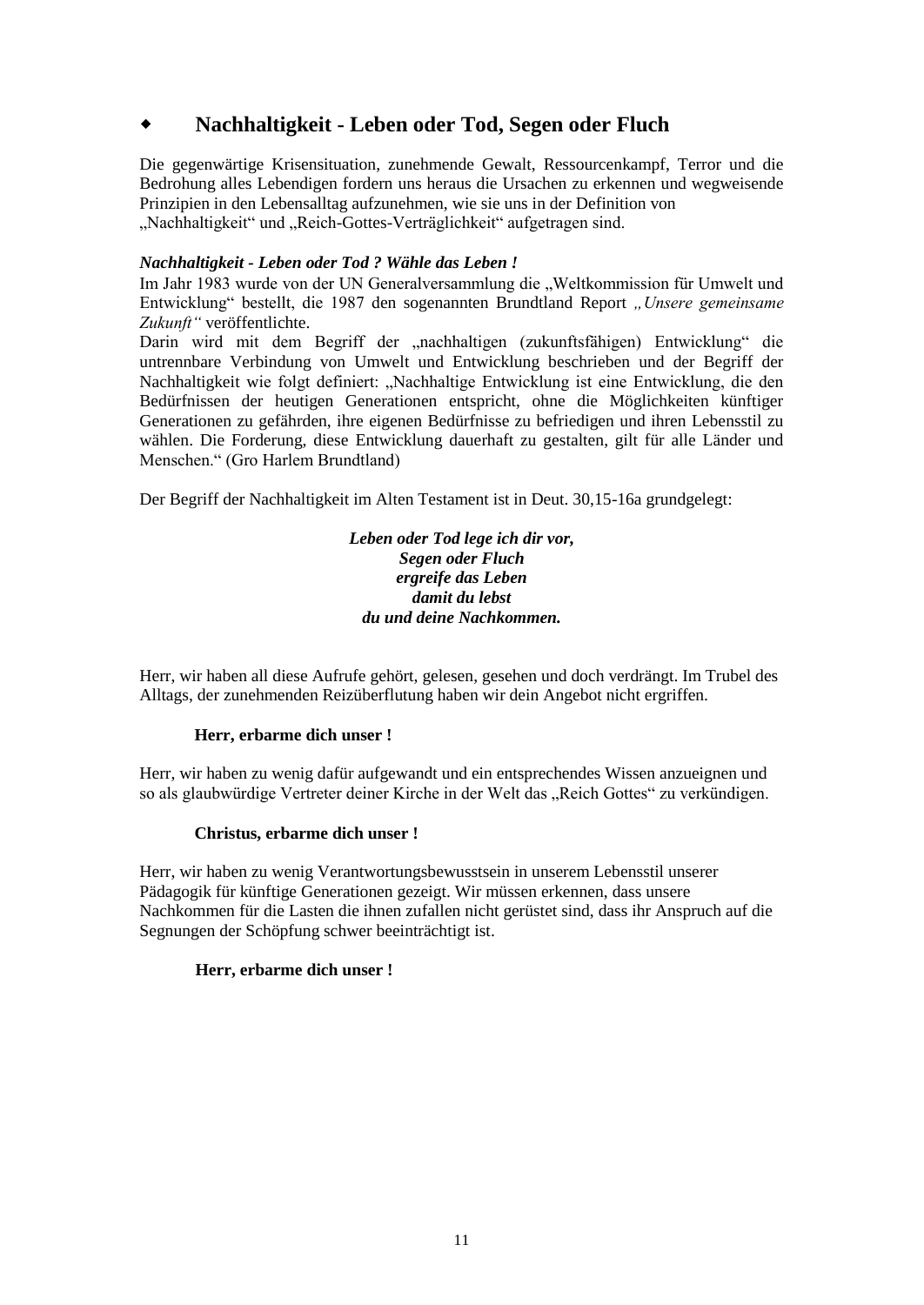# **Tugenden - heute, Ökologische Tugenden!**

*Ökologische Tugenden sind Gewohnheiten, die uns sanft über die Erde gehen lassen und durch ihre Segnungen der Gesundheit und Ganzheit, der Güte und Schönheit an zukünftige Generationen weitergeben.* 

(Matthew Fox)

Um das Motivationspotential der abendländischen Tradition für ein ökologisches Bewusstsein weiter zu konkretisieren steht eine Aktualisierung der sogenannten vier Kardinalstugenden hinsichtlich des Verhältnisses zur Umwelt dringend an : *Gerechtigkeit, Klugheit, Maß und Tapferkeit*, was sie heute angesichts der ökologischen Krise bedeuten.

*Gerechtigkeit*: Die Einsicht unserer konstitutiven Verbundenheit mit allen anderen Geschöpfen sollte uns anhalten, auch der Natur schöpfungsgerecht gegenüberzutreten.

*Herr, wir haben unsere Mitgeschöpflichkeit nicht recht erkannt und dadurch Schaden an der Natur, der Artenvielfalt angerichtet.*

#### **Erbarme dich unser, Herr !**

*Klugheit*: Die Tragweite der ökologischen Probleme sollte alle Zeitgenossen nicht nur anhalten, die eigene Einsicht in die ökologischen Zusammenhänge durch ständige Weiterbildung zu vertiefen, sondern auch bei allen technologischen Eingriffen Vorsicht walten zu lassen und Rücksicht zu nehmen auf den ökologisch vorgegebenen Spielraum, den wir im einzelnen noch sehr wenig kennen.

*Herr, wir haben Wissen angehäuft und doch die Lebenszusammenhänge nicht herstellen können in unserem Denken und Tun. Wir haben die Irreversibilität von manchen technologischen Eingriffen widerspruchslos hingenommen.*

#### **Erbarme dich unser, Herr !**

*Maß*: Die Grundhaltung der Genügsamkeit will zur Bescheidung unserer exzessiv gewordenen Bedürfnisse und zur Mäßigung überspannter technologischer Zielsetzungen führen, solange wir noch einen Freiraum in unseren Entscheidungsmöglichkeiten haben und noch nicht ums nackte Überleben kämpfen müssen.

*Herr, wir haben unsere Bedeutung als Konsumenten unterschätzt und damit einer Entwicklung ungebremsten Wachstums Raum gegeben.*

#### **Erbarme dich unser, Herr !**

*Tapferkeit*. Schließlich kann nur das tapfere und couragierte Engagement um die Aufrichtung einer besseren Gestaltung unserer Welt aus einem Grundvertrauen in die Sinnhaftigkeit der Schöpfung zerstörerische Skepsis und Resignation hintanhalten.

*Herr, wir haben die Möglichkeiten couragiert und tapfer einzuschreiten, wenn es um die Zerstörung der Lebensgrundlagen, der gesamten Schöpfung geht, nicht ergriffen.*

**Erbarme dich unser, Herr, und schenke uns deine Gnade in der zeitgemäßen Wahrnehmung der Tugenden !**

(Virt/Sch.)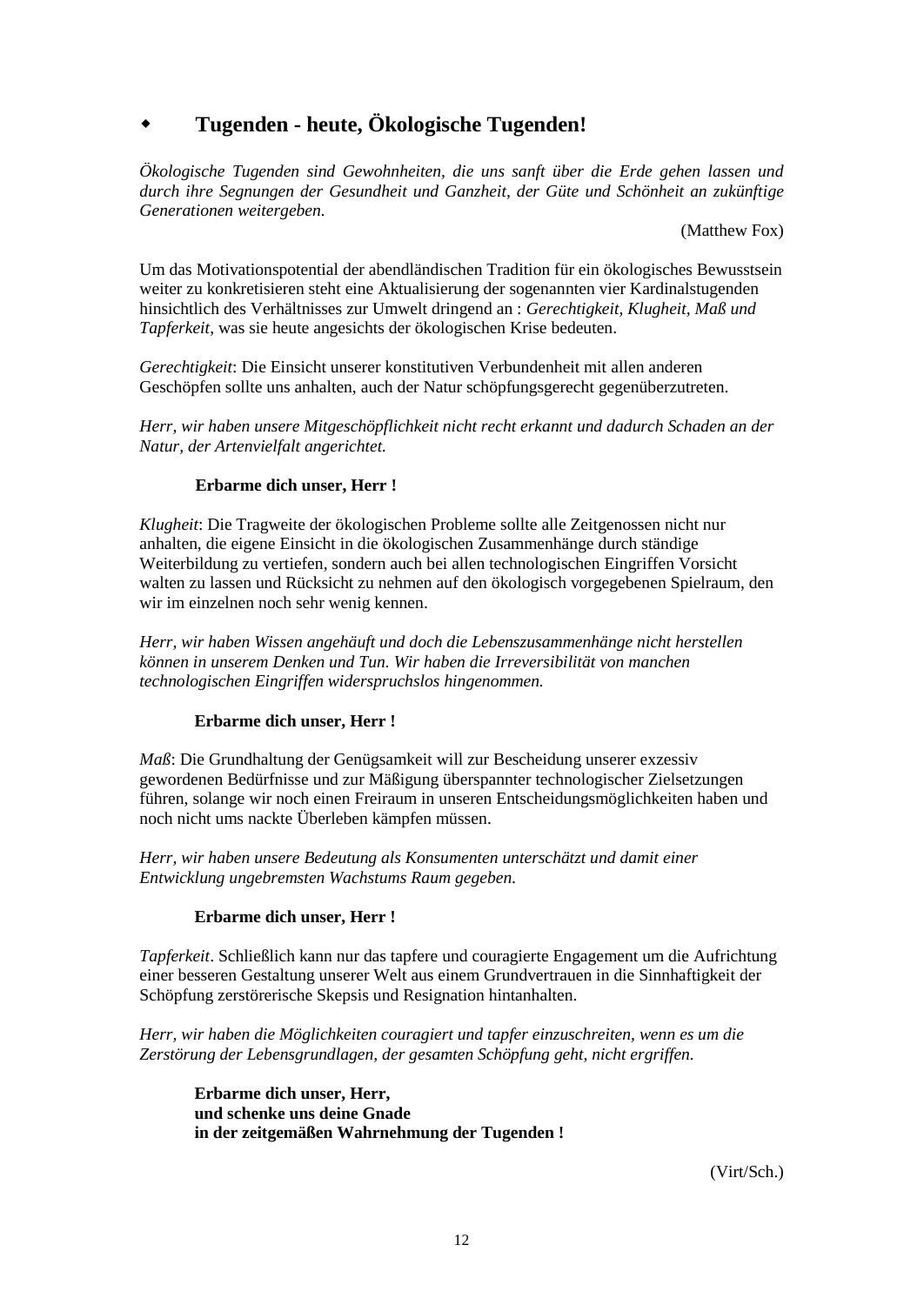#### **Seigneur, sois notre source d'eau vive**

Dans les pays du Nord, on croit que l'eau courante dans la cuisine et la salle de bain est une évidence pour tous, on oublie complètement combien il est difficile de vivre sans. Dans les pays du sud, on sait que l'eau est précieuse pour la vie des humains et des animaux, on n'oublie pas qu'elle ne doit pas être gaspillée.

#### **Seigneur, sois notre source d'eau vive, viens habiter notre sécheresse.**

Dans les pays du Nord, on croit que l'eau est une denrée intarissable que l'on n'a pas besoin d'économiser, on oublie qu'elle est un cadeau inestimable de la nature. Dans les pays du Sud, on sait que l'eau est rare, qu'elle ne dépend pas de la volonté humaine, on n'oublie pas qu'elle se paie souvent en heures de marche sous un soleil de plomb.

#### **Seigneur, sois notre source d'eau vive, viens habiter notre sécheresse.**

Dans les pays du Nord, on croit que l'on maîtrise aujourd'hui les risques de l'eau, on oublie que nous participons tous au dérèglement climatique qui fait peser sur la planète de graves menaces. Dans les pays du Sud, on sait que les humains ne sont pas tout-puissants face aux forces de la nature, on n'oublie pas que l'eau peut d'une minute à l'autre menacer la précarité de la vie.

#### **Seigneur, sois notre source d'eau vive, viens habiter notre sécheresse.**

De toute la planète, nous te disons merci pour l'eau que tu nous donnes. De toute la planète, nous te demandons de nous rendre conscients du cadeau que tu nous offres, afin que nous en fassions le meilleur usage pour tous.

#### **Seigneur, sois notre source d'eau vive, viens habiter notre sécheresse.**

(Caroline Hoffet, Calendrier de la Campagne Oecuménique 2004, Pain pour le prochain/Action Carême, Suisse)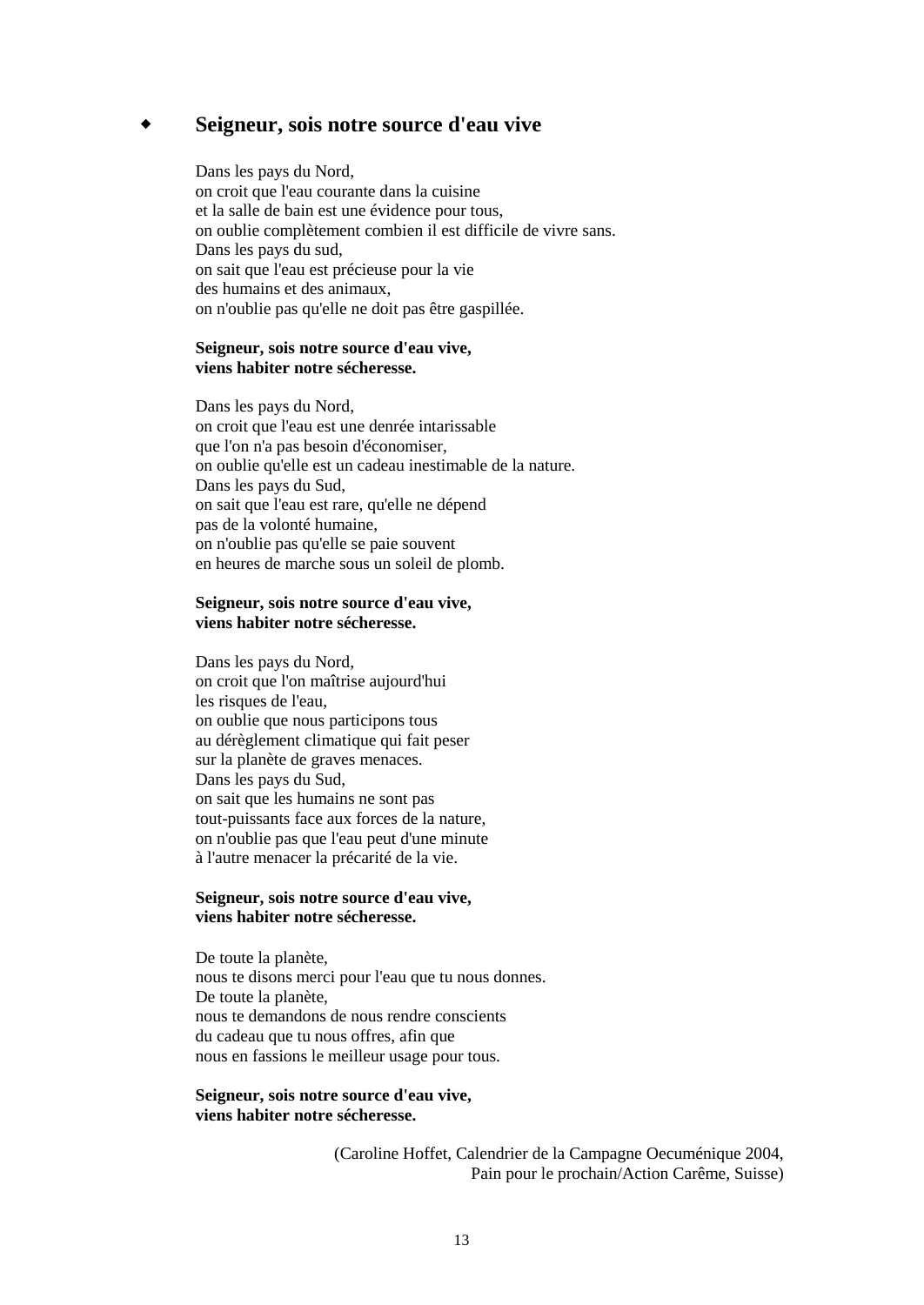# **IV. Affirmation of Faith / Glaubensbekenntnis / Confession de foi**

# **We did not weave the web of life**

*The earth is the Lord's and all that is in it, the world, and those who live in it.* (Psalm 24, 1)

L Every part of this earth is sacred. Whatever befalls the earth befalls the children of the earth.

This we know, the earth does not belong to us.

- All **we belong to the earth.**
- L This we know, all things are connected:
- All **like the blood which unites one family.**
- L This we know, whatever we do to the web:
- All **we do to ourselves.**

(Adapted from Chief Seattle, 19th Century)

# **Denn wir haben des Netz des Lebens nicht gewebt**

*Die Erde ist des Herrn und was darinnen ist, der Erdkreis und die darauf wohnen.* (Psalm 24,1)

- L Jeder Teil dieser Erde ist heilig. Was immer der Erde Widerfährt, Geschieht den Kindern der Erde. Das Wissen wir, die Erde gehört nicht uns:
- G **wir gehören zur Erde.**
- L Das wissen wir, alles ist miteinander verbunden:
- G **wie das Blut, das eine Familie verbindet.**
- L Denn wir haben das Netz des Lebens nicht gewebt:
- G **wir sind nur ein Faden darin.**
- L Was immer wir dem Netz antun:
- G **tun wir uns selbst an.**

(aus Chef Seattle, 19. Jahrhundert, verändert)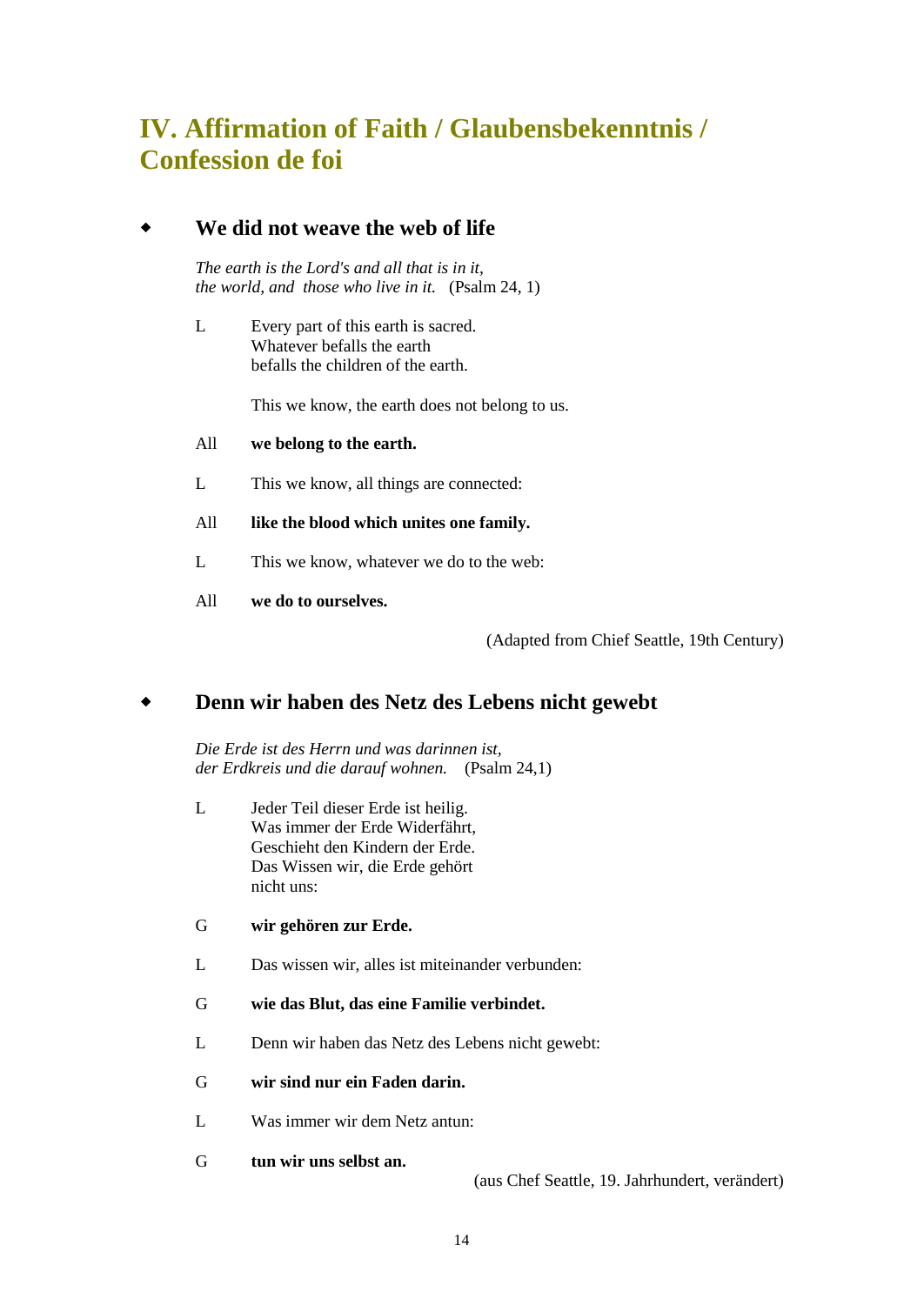## **Nous n'avons pas tissé la trame de la vie**

*Au Seigneur la terre et sa plénitude, le monde et tout son peuplement.* (Psaume 24,1)

O Chaque partie de cette terre est sacrée. Tout ce qui arrive à la Terre arrive aux enfants de la terre. Nous le savons, la terre ne nous appartient pas:

#### A **nous appartenons à la terre.**

- O Nous le savons, toutes choses sont liées:
- A **comme le sang qui unit une même famille.**
- O Nous n'avons pas tissé la trame de la vie:
- A **nous n'en sommes qu'un des fils.**
- O Tout ce que nous faisons à la trame:
- A **nous le faisons à nous-mêmes.**

(adapté d'un texte du chef Seattle, 19ème siècle)

## **We belong to the Creator**

L We belong to the Creator in whose image we are all made.

#### ALL **In God we are breathing, in God we are living, in God we share the life of all creation.**

L We belong to Jesus Christ, the true icon of God and of humanity.

#### ALL **In him God is breathing, in him God is living, through him we are reconciled.**

L We belong to the Holy Spirit, who gives us new life and strengthens our faith.

#### ALL **In the Spirit love is breathing, in the Spirit truth is living, the breath of God always moves us.**

L We belong to the Holy Trinity, who is one in all and Three-in-One.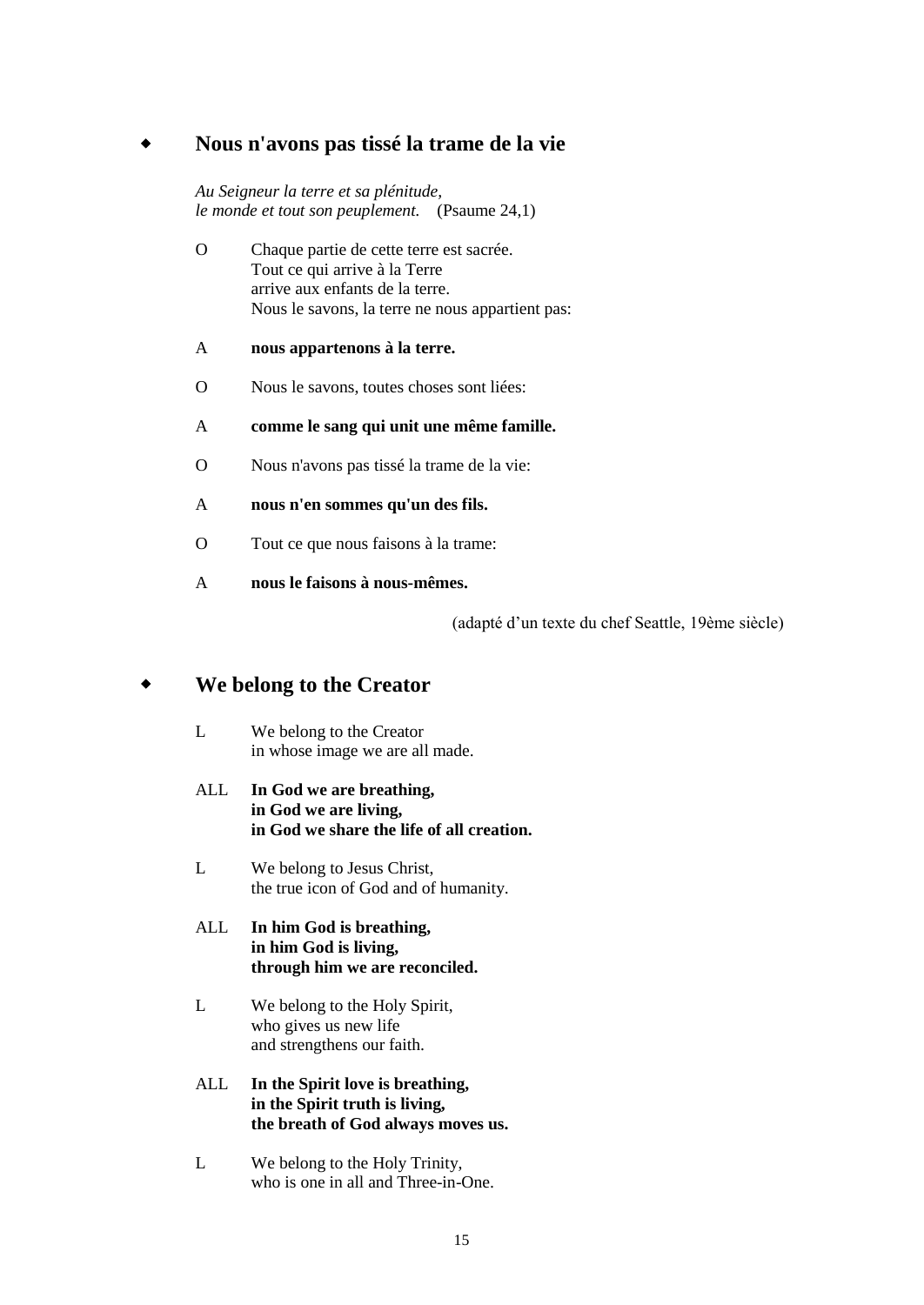ALL **In God we are all made, in Christ we are all saved, in the Spirit we are all united.**

(Per Harling)

## **Nous appartenons au Créateur**

- O Nous appartenons au Créateur, faits à son image.
- A **En Dieu nous respirons, en Dieu nous vivons, en Dieu nous participons à la vie de toute la création.**
- O Nous appartenons à Jésus Christ, la véritable icône de Dieu et du genre humain.
- A **En lui Dieu respire, en lui Dieu vit, par lui nous sommes réconciliés.**
- O Nous appartenons au Saint-Esprit, qui nous donne vie nouvelle et affermit notre foi.
- A **Dans l'Esprit l'amour respire, dans l'Esprit la vérité vit, le souffle de Dieu nous anime sans cesse.**
- O Nous appartenons à la Sainte Trinité une en tous et Trois en Une.
- A **En Dieu nous somme tous faits, en Christ nous sommes tous sauvés, dans l'Esprit nous sommes tous unis.**

(Per Harling)

# **Wir gehören dem Schöpfer**

- L Wir gehören dem Schöpfer, nach dessen Bild wir alle geschaffen sind.
- G **In Gott atmen wir, in Gott leben wir, in Gott teilen wir das Leben der ganzen Schöpfung.**
- L Wir gehören Jesus Christus, dem wahren Ebenbild Gottes und der Menschheit.
- G **In ihm atmet Gott, in ihm lebt Gott, durch ihn werden wir versöhnt.**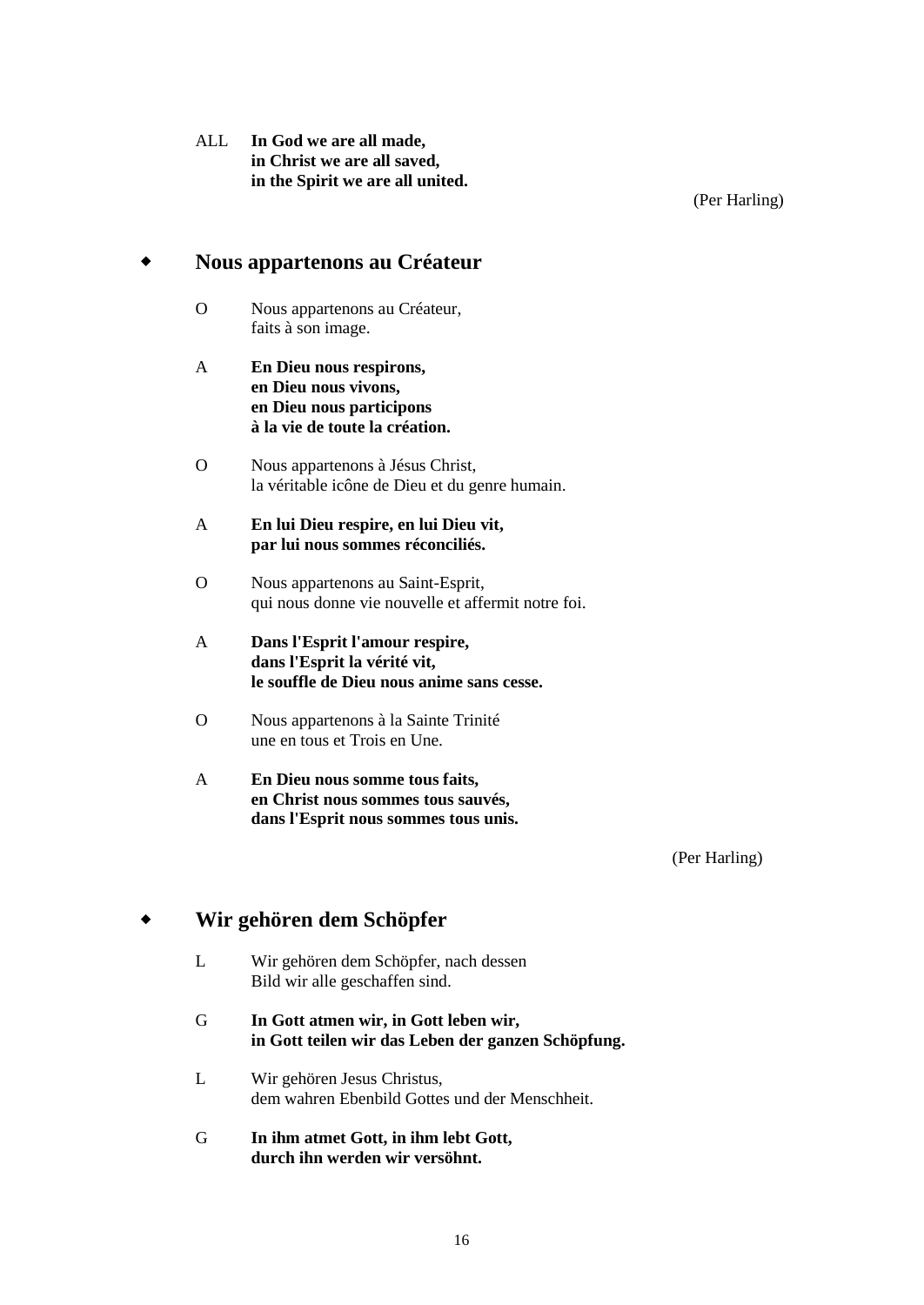- L Wir gehören dem Heiligen Geist, der uns neues Leben schenkt und unseren Glauben stärkt.
- G **Im Geist atmet Liebe, im Geist lebt Wahrheit, der Atem Gottes bewegt uns allezeit.**
- L Wir gehören der Heiligen Dreieinigkeit, die eine in allen und drei in einer ist.
- G **In Gott sind wir alle geschaffen, in Christus sind wir alle errettet, im Geist sind wir alle vereint.**

(Per Harling)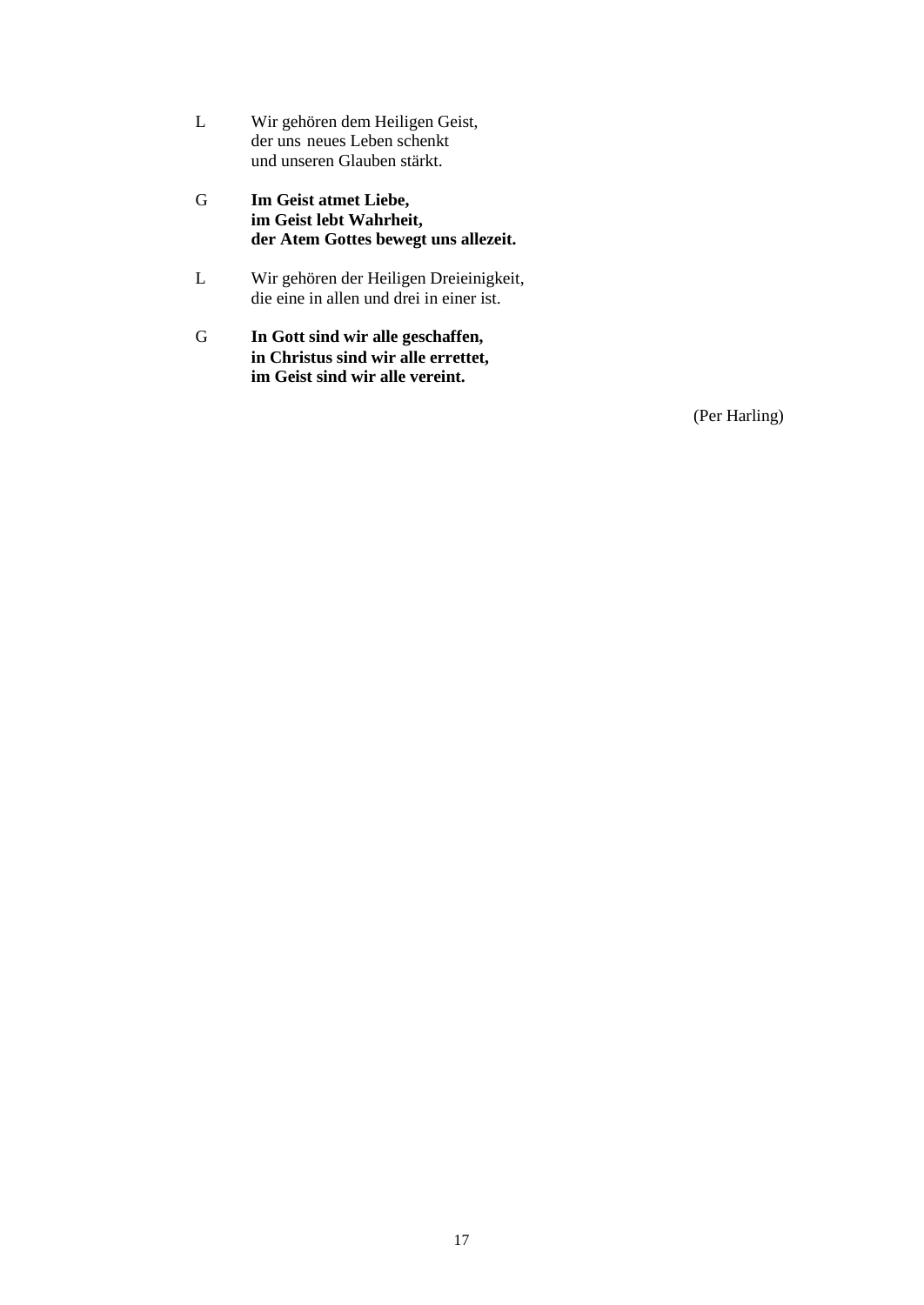# **V. From the Orthodox Service of the Great Blessing of Waters**

## *Introduction*

*The Great Blessing of the Waters* is a ceremony that can take place at any time of the year and at any place. But it is especially associated in the Orthodox Church with 6 January, the Feast of the Holy Theophany (or Epiphany) of our Lord and God and Saviour Jesus Christ. This feast celebrates Our Lord's baptism in the Jordan. The culminating moment of blessing occurs when the celebrant plunges a Cross three times into water, thus recalling the immersion of Christ in the Jordan, as well as the triple immersion which every Orthodox Christian undergoes at his own baptismal initiation. The Prayer provided here clearly indicates that the blessing is effected, not by the officiating priest and the people worshipping with him, but by Christ Himself, who is the true celebrant in this as in all the sacred actions of the Church. It is Christ who has blessed the waters once and for all at His baptism in the Jordan: the liturgical ceremony of blessing is simply an extension of Christ's original act. At His baptism, although sinless, He was cleansed for all men's sins. When He went down into the Jordan, as the New Adam, Christ carried us sinful men down with Him: and there in the waters He cleansed us, bearing each of us up once more out of the river as a new creature, regenerate and reconciled.

In the Book of Genesis, we read that creation began when the Spirit of God moved over the face of the waters (Gen. 1:2). Throughout the Bible, water plays an important and a 'mystical role' in human existence and in man's relationship with God the Creator. Water has the capacity to produce death, as recounted in the story of Noah and the ark (Gen. 6); or to produce life, as noted in the story of Moses' striking the rock in the desert to produce water for the parched wanderers (Numbers 20). While the waters of the Red Sea parted to allow the Hebrews to pass over in safety (and thus preserve life), the same waters came rushing upon the Pharoah and his army drowning them.

In the New Testament, we see water becoming the means by which the Trinity was revealed. In the Baptism of Jesus, at the hands of John the Baptist, the spiritual significance and potential of water as the source of life is again revealed and reaffirmed just as in Genesis. Christ, going down into the waters of the river, not only carries us down with Him and make us clean, but He also made clean the nature of the waters themselves. The feast of Theophany (Greek: 'manifestation', 'illumination') and the ceremony of the Blessing of the Waters have therefore a cosmic aspect. The fall of the angelic orders, and after it the fall of man, involved the whole universe. All God's creation was thereby warped and disfigured. Christ came on earth in order to redeem not only man, but – through man – the entire material creation. When He entered the water, besides effecting by anticipation our rebirth in the font, he likewise effected the cleansing of the waters, their transfiguration into an organ of healing and grace.

If water acts as a means of grace pre-eminently in the sacrament of baptism, it is also used as a means of sanctification on many other occasions as well. That is why we are encouraged to drink from the water that has been blessed and to sprinkle ourselves with it. We have it in our homes and keep it there to use from time to time. There is nothing superstitious about this. For Christians who believe that by virtue of Christ's Incarnation, Baptism and Transfiguration all material things can be made holy and 'spirit-bearing', nothing should ever appear trivial or mean. The redemptive and transforming grace of the Saviour extends to all things, however outwardly despicable.

In blessing water, we ask and pray that the original purpose of water, as a source of life, blessing and holiness be revealed to us as we use it. In the Garden of Eden, Adam enjoyed a unique and lordly relationship with Creation. After the Fall as he was expelled from Paradise, he heard the words, "Cursed is the ground for thy sake; in sorrow shalt thou eat of it all the days of thy life" (Genesis 3:17). From that point Adam would be subject to Creation, and not a master. Yet through Christ, the curse is lifted, just as the curse of death is lifted from the human race through the Resurrection. Because of Christ's coming and His work of salvation and redemption, Man and Creation are reconciled. Creation is able once more to meet not only the physical needs of man, but the elements of creation can be, and are, sources of grace and healing as we worship the Lord of Life.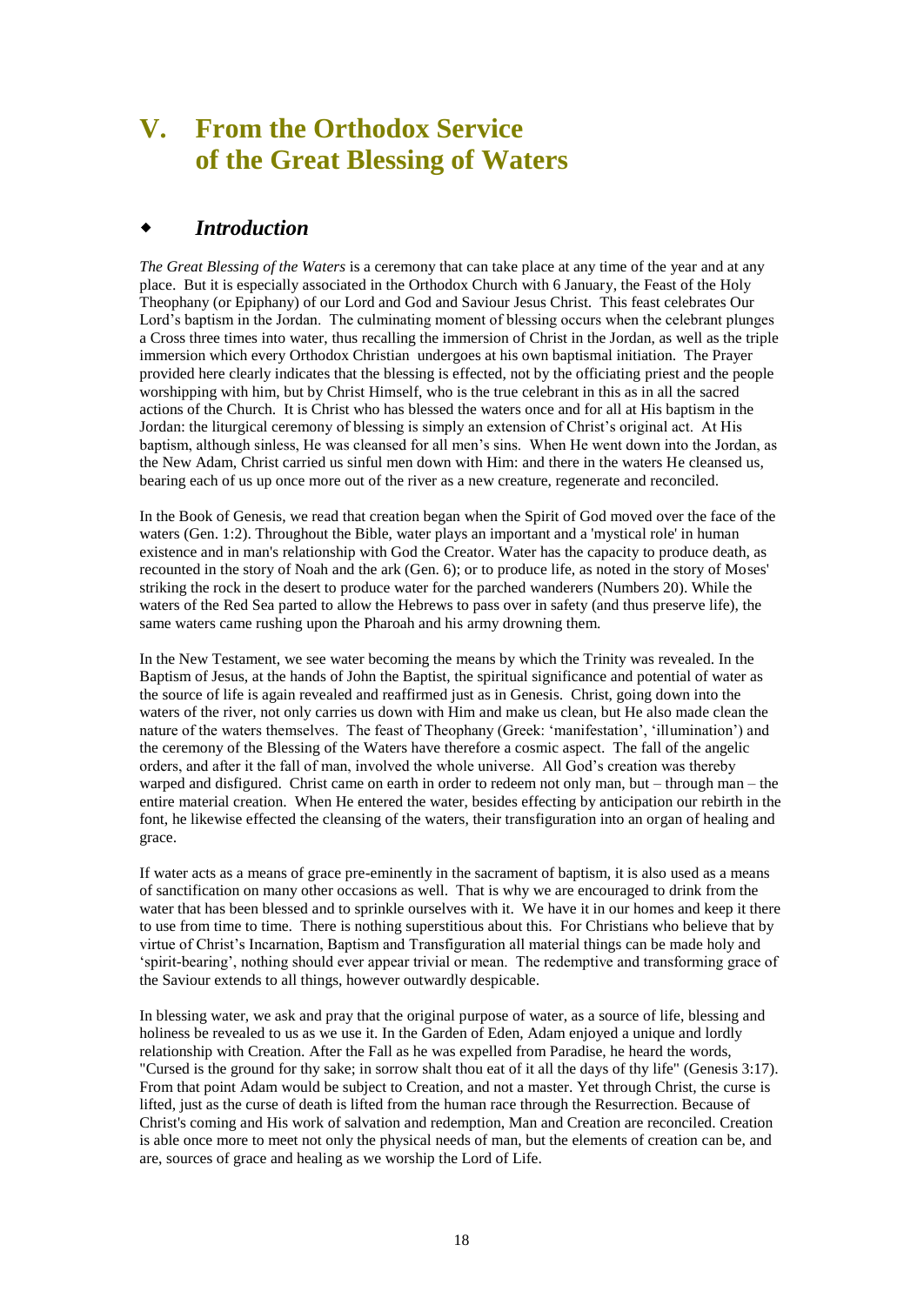The celebration of the Great Blessing of Water is an affirmation that through Christ's own baptism, He who is our loving Lord has lifted the curse of Adam's sin, and given the creative goodness of God's creation back to mankind once again.

(Dimitri Oikonomou)

The following is an excerpt from the Orthodox Service of the great Blessing of Waters. The complete text in English is available at www.anastasis.org.uk/megagiasm.htm

# **A Composition of Patriarch Sophronios of Jerusalem**

*(The Priest begins this prayer in a loud voice)*

Trinity beyond all being, beyond all goodness, beyond all godhead, all-powerful, all-vigilant, invisible, incomprehensible;

Creator of the spiritual beings and rational natures, innate goodness, unapproachable Light that enlightens everyone coming into the world, shine also in me your unworthy servant. Enlighten the eyes of my mind that I may dare to sing the praise of your measureless benevolence and power.

May my supplication for the people here present be acceptable, so that my offences may not prevent the Holy Spirit from being present here; but permit me now without condemnation to cry out to you and say, Master, lover of mankind, beyond all goodness, Almighty, eternal King.

We glorify you, the Creator and Fashioner of the universe.

We glorify you, only-begotten Son of God, without father from your Mother, without mother from your Father.

For in the preceding feast we saw you as a babe, but in the present one we see you full and perfect man, our God, made manifest as perfect God from perfect God.

For today the moment of the feast is here for us and the choir of saints assembles here with us, and Angels keep festival with mortals.

Today the grace of the Holy Spirit in the form of a dove dwelt upon the waters.

Today the Sun that never sets has dawned and the world is made radiant with the light of the Lord.

Today the Moon with its radiant beams sheds light on the world.

Today the stars formed of light make the inhabited world lovely with the brightness of their splendour.

Today the clouds rain down from heaven the shower of justice for mankind.

Today the Uncreated by his own will accepts the laying on of hands by his own creature. Today the Prophet and Forerunner draws near, but stands by with fear seeing God's condescension towards us.

Today the streams of Jordan are changed into healing by the presence of the Lord. Today all creation is watered by mystical streams.

Today the failings of mankind are being washed away by the waters of Jordan.

Today Paradise is opened for mortals and the Sun of justice shines down on us.

Today the bitter water as once for Moses' people is changed to sweetness by the presence of the Lord.

Today we have been delivered from the ancient grief, and saved as the new Israel.

Today we have been redeemed from darkness and are filled with radiance by the light of the knowledge of God.

Today the gloomy fog of the world is cleansed by the manifestation of our God.

Today all creation shines with light from on high.

Today error has been destroyed and the coming of the Master makes for us a way of salvation. Today things on high keep festival with those below, and those below commune with those on high.

Today the sacred and triumphant festal assembly of the Orthodox exults.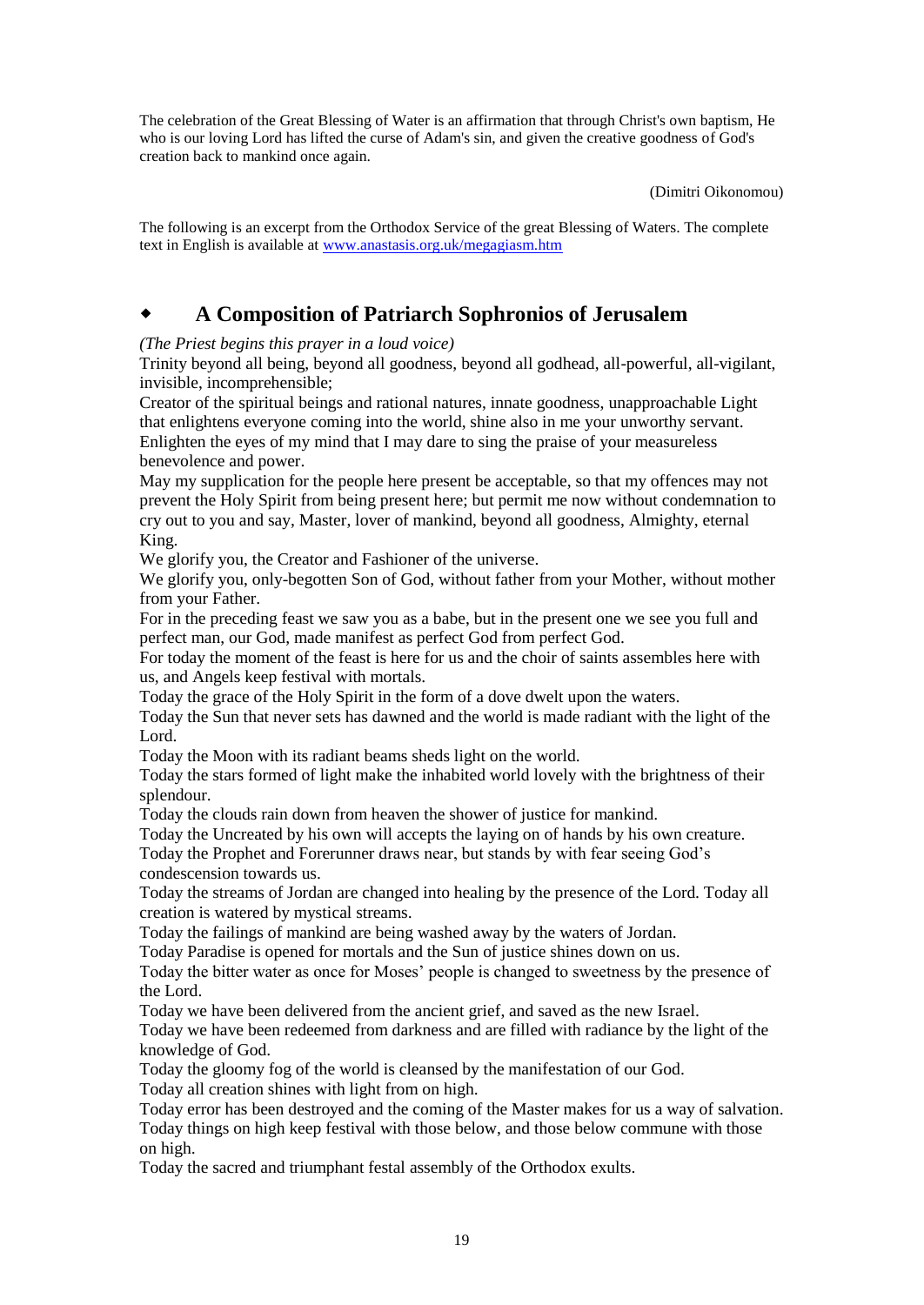Today the Master hastens towards baptism, that he may lead humanity to the heights. Today the One who does not bow bows down to his own servant, that he may free us from servitude.

Today we have purchased the Kingdom of heaven, for the Kingdom of the Lord will have no end.

Today earth and sea share the joy of the world, and the world has been filled with gladness. The waters saw you, O God, the waters saw you and were afraid.

The Jordan turned back when it saw the fire of the godhead descending in bodily form and entering it.

The Jordan turned back as it contemplated the Holy Spirit in the form of a dove, descending and flying about you.

The Jordan turned back as it saw the Invisible made visible, the Creator made flesh, the Master in the form of a servant.

The Jordan turned back and the mountains leapt as they saw God in the flesh, and the clouds uttered their voice, marveling at what had come to pass, seeing Light from Light, true God from true God, the Master's festival today in Jordan; seeing him drowning the death from disobedience, the goad of error and the bond of Hell in Jordan and granting the Baptism of salvation to the world.

Therefore I too, a sinner and your unworthy servant, recount the greatness of your wonders and, seized with fear, in compunction cry out to you:

*(After completing this, he says in a more powerful voice:)*

Great are you, O Lord, and wonderful your works, and no word is adequate to sing the praise of your wonders (x3).

[*People:* Glory to you, Lord, glory to you!]

For by your own will you brought the universe from non-existence into being, you hold creation together by your might, and by your providence you direct the world.

You composed creation from four elements; with four seasons you crowned the circle of the year.

All the spiritual Powers tremble before you.

The sun sings your praise, the moon glorifies you, the stars entreat you, the light obeys you, the deeps tremble before you, the springs are your servants.

You stretched out the heavens on the waters; you walled in the sea with sand; you poured out the air for breathing.

Angelic Powers minister to you.

The choirs of the Archangels worship you.

The many-eyed Cherubim and the six-winged Seraphim as they stand and fly around you hide their faces in fear of your unapproachable glory.

For you, being God uncircumscribed, without beginning and inexpressible, came upon earth, taking the form of a servant, being found in the likeness of mortals.

For you could not bear, Master, in the compassion of your mercy to watch the human race being tyrannised by the devil, but you came and saved us.

We acknowledge your grace, we proclaim your mercy, we do not conceal your benevolence. You freed the generations of our race.

You sanctified a virgin womb by your birth.

All creation sang your praise when you appeared. For you are our God who appeared on earth and lived among mortals.

You sanctified the streams of Jordan by sending down from heaven your All-holy Spirit and you smashed the heads of the dragons that lurked there.

Therefore, O King, lover of mankind, be present now too through the visitation of your Holy Spirit, and sanctify this water.  $(x3)$ 

And give to it the grace of redemption and the blessing of Jordan.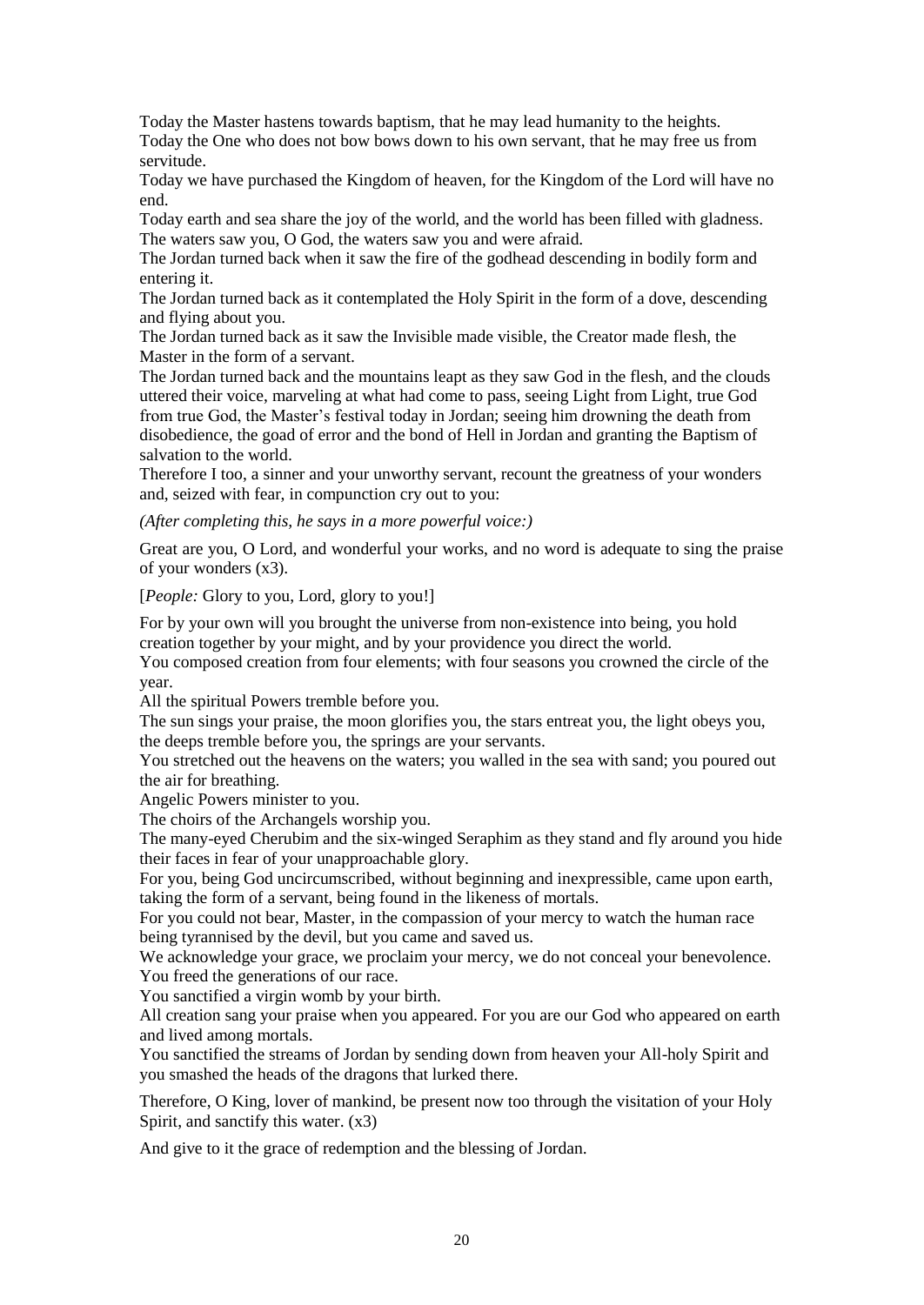Make it a source of incorruption, a gift of sanctification, a deliverance from sins, an averting of diseases, unapproachable by hostile powers, filled with angelic strength.

That all who draw from it and partake of it may have it for cleansing of souls and bodies, for healing of passions, for sanctification of homes, for every suitable purpose.

For you are our God, who through water and Spirit renewed our nature made old by sin.

You are our God, who in the days of Noë drowned sin through the water of the flood.

You are our God, who through Moses freed the Hebrew race from the slavery of Pharao through the sea..

You are our God who split open the rock in the desert, and waters rushed out and torrents flooded down, and you satisfied your thirsty people.

You are our God, who through Elias turned Israel from the error of Baal.

And now, Master, do you yourself sanctify this water by your Holy Spirit. (x3)

Give to all who partake of it sanctification, blessing, cleansing, health.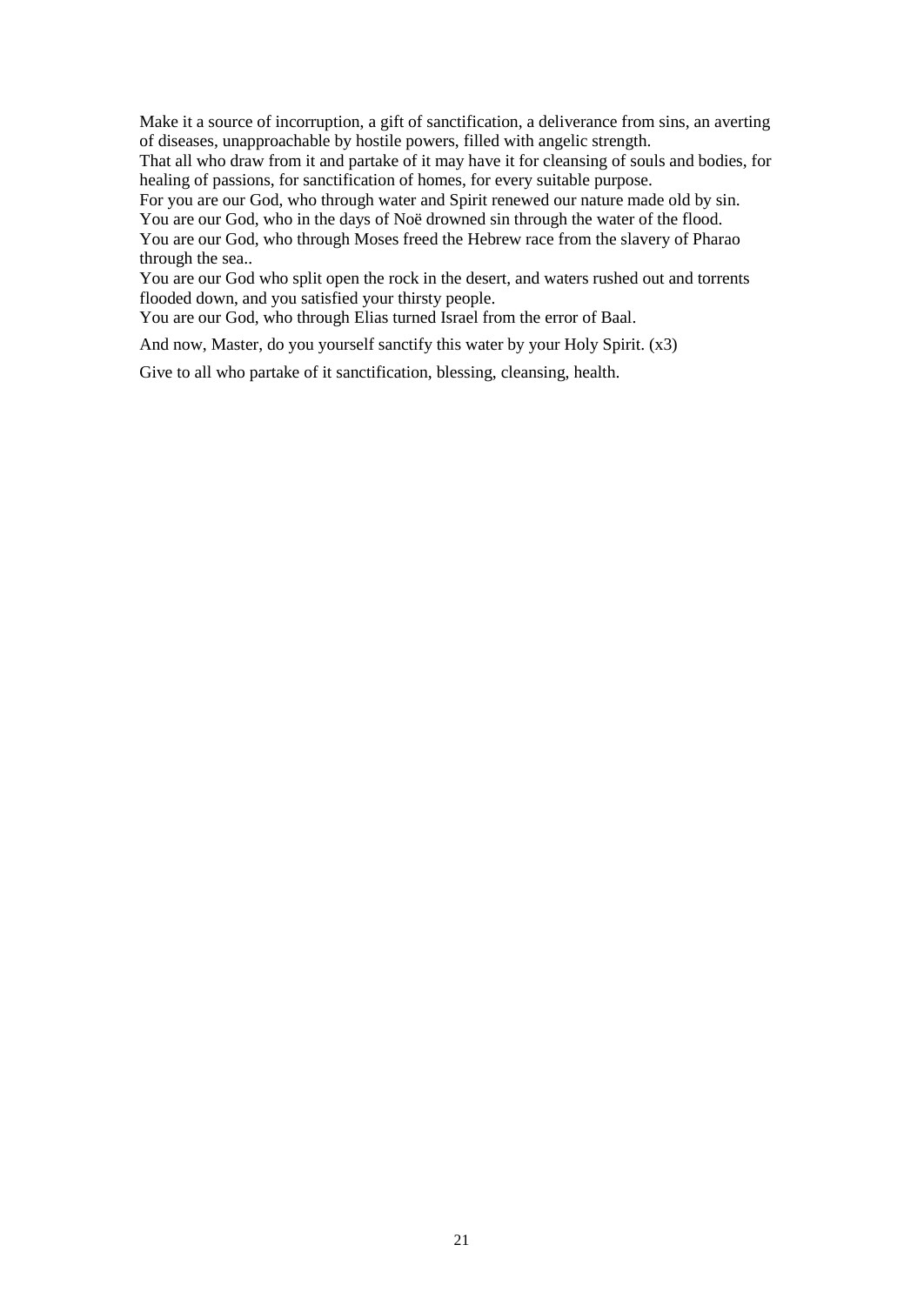# **VI. Intercessions / Fürbitten / Prières d'intercession**

# **Our Lord's Prayer**

| Our Father, who are in heaven,                    | You are also at home in the air, soil, forests<br>and oceans,                                        |
|---------------------------------------------------|------------------------------------------------------------------------------------------------------|
| Hallowed be Your name,                            | by the care we take of your creation,                                                                |
| Your Kingdom come,                                | all that you see is good,                                                                            |
| Your will be done on earth<br>as it is in heaven. | your will to till and care,.                                                                         |
| Give us this day our daily bread,                 | that all may have sufficient to live life in<br>fullness,                                            |
| forgive us our trespasses,                        | our greed, our exploitation, our lack of<br>concern for other species and for future<br>generations, |
| as we forgive those who<br>trespass against us.   | by reconciliation with justice and peace.                                                            |
| Lead us not into temptation,                      | the temptation to equate domination with<br>exploitation,                                            |
| and deliver us from evil,                         | the evil of destroying your gift of creation,                                                        |
| for Yours is the Kingdom,                         | Yours, Lord, not ours,                                                                               |
| the Power and the Glory,                          | in the cross and the resurrection,                                                                   |
| for ever and ever,                                | You were the beginning and you are the end.                                                          |
| Amen.                                             | And so be it.                                                                                        |

(CTBI Eco-Congregation Programme)

# **Bless, O Lord, the fruit of the land**

Bless, O Lord, the plants, the vegetation, and the herbs of the field, that they may grow and increase to fullness and bear much fruit. And may the fruit of the land remind us of the spiritual fruit we should bear.

(Coptic Orthodox liturgy, Egypt)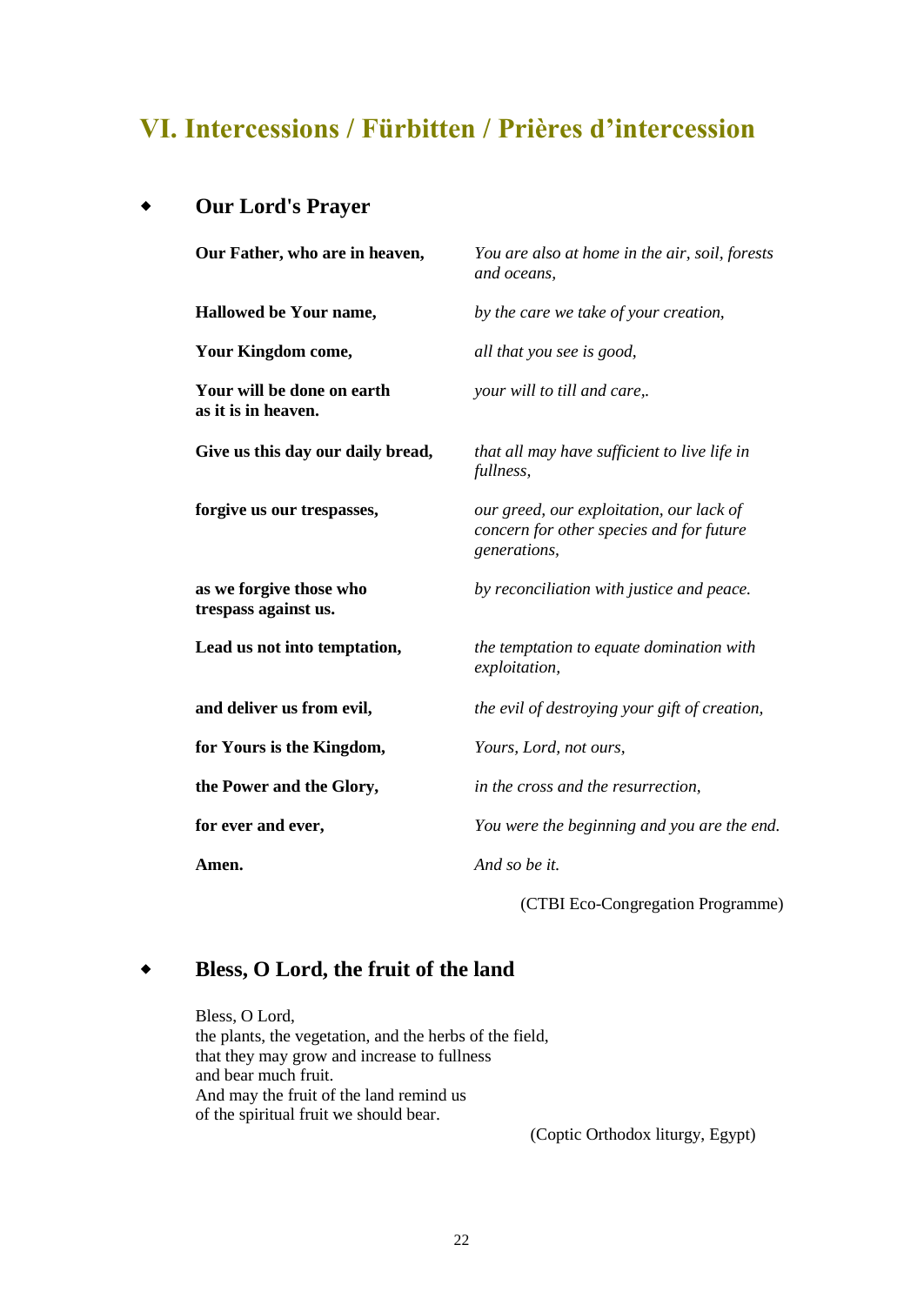# **Einsicht und Umkehr**

#### *Lasst uns mit dem Wissen und Unwissen so umgehen,*

dass dort wo experimentiert wird, reversible Maßnahmen Vorrang vor irreversiblen haben, galoppierende Entwicklung in dem Maß entschleunigt werden, dass bei Fehlentscheidungen gegengesteuert werden kann

#### **Wir bitten dich, erhöre uns !**

*Lasst uns mit dem alten und neuen Wissen so umgehen,*

dass der Gesundheitsvorsorge und gesundheitserhaltenden Maßnahmen Vorrang vor teuren Technologien mit hohem Risiko eingeräumt wird,

dass die Errungenschaften von Medizin, Technik und Wirtschaft allen Menschen zuteil werden, im Einklang mit einer Nachhaltigen Schaffung und Nutzung dieser Produkte

#### **Wir bitten dich, erhöre uns !**

*Lasst uns mit dem Wissen um Schuld so umgehen,*

dass den Worten der Entschuldigung, Taten der "Entschuldung" folgen, eine Korrektur des Kurses unbegrenzter Machbarkeit und uferlosen Konsums echter Lebensqualität, tief empfundener Freude, und schließlich dem Glück der Freiheit, Platz macht

#### **Wir bitten dich, erhöre uns !**

*Lasst uns mit dem Wissen um das gemeinsame Erbe so umgehen,* dass unsere Nachkommen noch Spuren redlichen Bemühens und der Weisheit in unserer Verlassenschaft entdecken,

und nicht verzweifeln ob der ungeheuren Lasten, die auf sich zu nehmen, sie verurteilt sein könnten

#### **Wir bitten dich, erhöre uns !**

(I.M.Sch.)

## **Die Erde ist bedroht**

Auf vielfältige Weise ist die Erde, Gottes Schöpfung, bedroht. Darum beten wir:

· Für die Verkünder des Glaubens, die berufen Sind, von Gott zu reden und den Menschen die Frohe Botschaft weiterzugeben.

· Für die Mächtigen dieser Welt, die viel dafür tun können, dass die Güter dieser Welt gerecht verteilt werden.

· Für die Frauen und Männer, die in Politik und Wirtschaft auch gegen Widerstand für die Erhaltung und Schonung der Umwelt eintreten.

· Für alle, die an den Folgen einer geschädigten Umwelt zu leiden haben: Die Menschen, deren Wasser verseucht wurde, die Opfer atomarer Unfälle, die Menschen, deren Lebensmittel vergiftet sind und ihnen Krankheit und Tod bringen.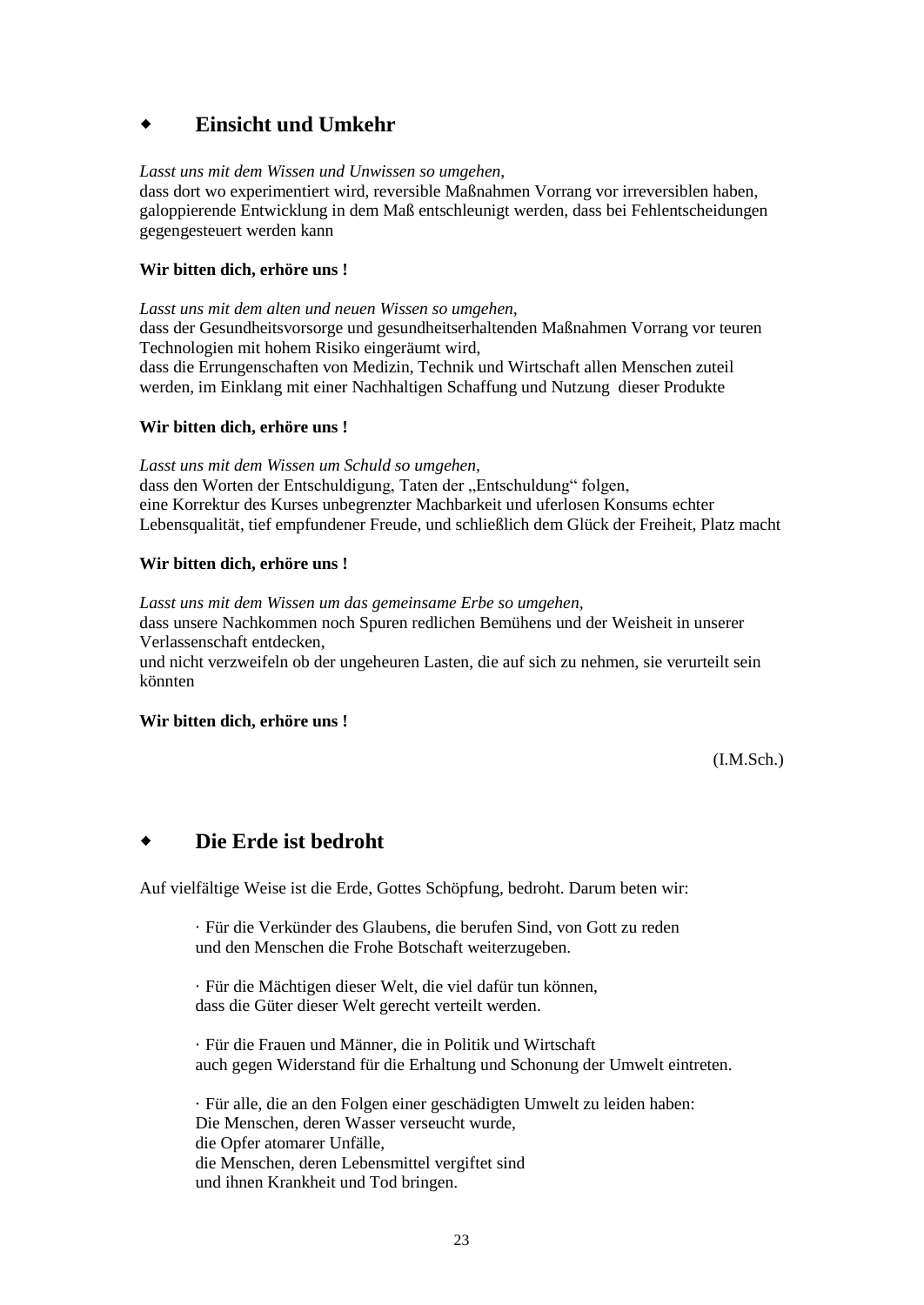· Für die Menschen, deren Existenzgrundlage durch Klimaveränderungen verlorengeht.

· Für die Opfer der Unwetterkatastropehn.

Gott, Schöpfer der Welt. Um deine Liebe zu verschenken, hast du die Welt und den Menschen erschaffen. Als durch die Sünde deine Ordnung zerbrach, hast du die Menschen nicht verlassen, sondern sie in deinem Sohn neu als deine Kinder angenommen. So danken wir dir für alles, was du uns schenkst, und preisen dich, heute und alle Tage unseres Lebens. Amen

(aus *Gotteserde – zum Wohnen gemacht,* Woche für das Leben 1999, Deutschland)

# **Du hast alles ins Dasein gerufen**

Guter und treuer Gott, du hast alles ins Dasein gerufen und hältst deine Welt am Leben durch den Hauch deines Mundes. Dem Menschen aber hast du geboten, dass er sie bebaue und behüte. Schenk uns eine hohe Achtung vor dem Leben und eine tief empfundene Freude an deiner Schöpfung, damit wir die Geschenke der Natur recht gebrauchen, die Grundlagen des Lebens nicht zerstören. Lass uns das Leben wählen, und nicht den Tod, damit auch kommende Generationen noch leben können auf dieser Erde.

(Pf. Gravogel)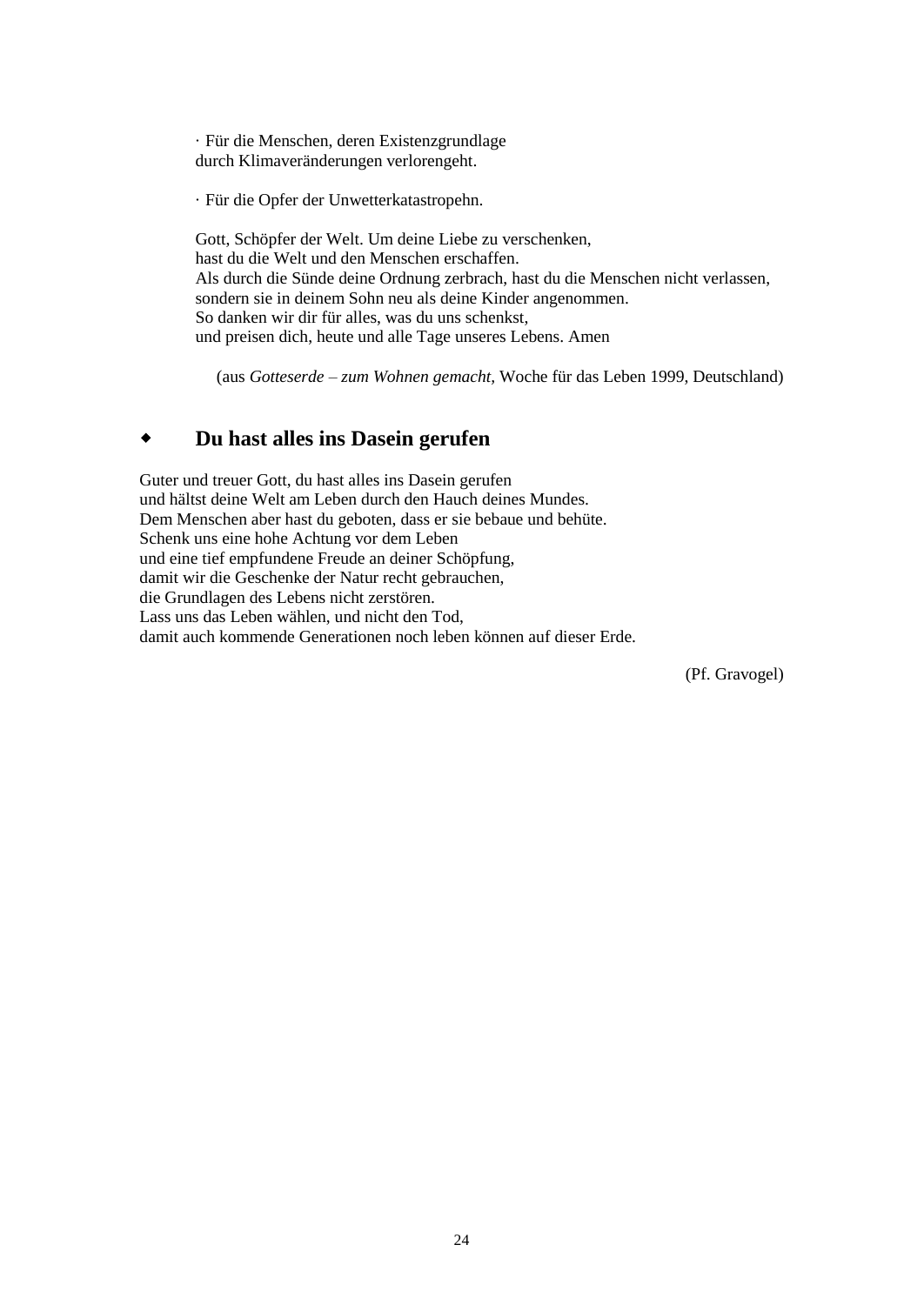# **VII. Eucharist / Abendmahl / Sainte Cène**

# **A Lutheran Eucharistic Prayer**

The Lord be with you. **And also with you.** Lift up your hearts. **We lift them to the Lord.** Let us give thanks to the Lord our God. **It is right to give our thanks and praise.**

It is indeed right and salutary that we should at all times and in all places offer thanks and praise to you, holy God, source of healing and life. You brought wholeness into creation through the caress of your hands and the breath of your mouth. In this intimate moment of creation we join the song of fish and birds, trees and flowers, humans and angels:

SANCTUS (*the song "Holy, holy, holy" is said or sung):* **Holy, holy, holy Lord, God of power and might, heaven and earth are full of your glory. Hosanna in the highest. Blessed is he who comes in the name of the Lord. Hosanna in the highest.**

Holy God, holy imaginative God, you healed the earth in creation, setting your tree of life in the centre, enlivening the barrenness, breathing spirit across the dust. You created wholeness. Holy God, holy compassionate God, you saw our brokenness and planted once again in the centre the tree of life, the cross from which Christ rose to save and heal us. You reclaimed wholeness. Holy Christ, holy healing Christ.

*In the night in which he was betrayed, Jesus took bread, and gave thanks; broke it, and gave it to his disciples, saying: Take, eat; this is my body, given for you. Do this for the remembrance of me. Again, after supper he took the cup, gave thanks, and gave it for all to drink, saying: This cup is the new covenant in my blood, shed for you and for all people for the forgiveness of sin. Do this for the remembrance of me.*

For as often as we eat of this bread and drink from this cup, we proclaim the Lord's death until he comes.

Holy God, holy generous God, we remember Christ's life and death, his resurrection and ascension which renew the face of the earth. We give back to you what you have given us in creation, bread and wine, wheat and grapes. We wait for Christ to come in glory.

Holy God, holy Spirit God, shape us together in this earth of …… , in the soil and rivers, in the sunshine and wind, in animal and human faces. Send your Spirit that we may share your bounty with your whole creation. Help us cry out with one voice for re-creation.

You inspire your people, teaching us to pray: *(The Lord's Prayer is said)*

(2003 LWF Assembly in Winnipeg)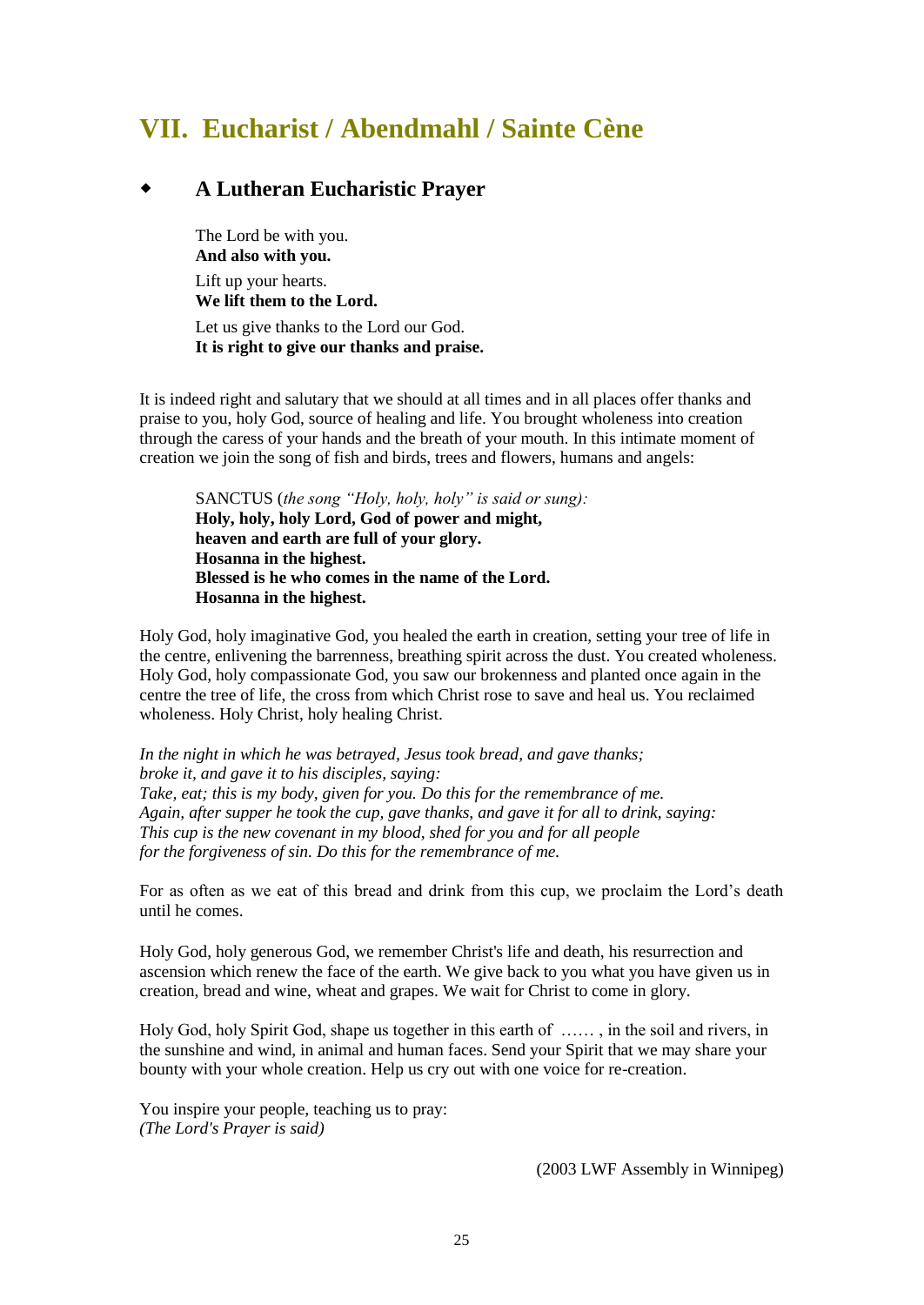# **VIII. Blessing / Segen / Bénédiction**

## **Transform our lives**

May God who established the dance of creation, who marvelled at the lilies of the field, who transforms chaos to order, lead us to transform our lives and the Church to reflect God's glory in creation.

(CTBI Eco-Congregation Programme)

# **God's light and love**

As the air sings with songs of glory, as the water flashes with the silver of creation, as the forests blooms with leaves for the healing of nations, so may God's light and love, fill our hearts and souls and minds.

(CTBI Eco-Congregation Programme)

## **We have been guests of Jesus Christ**

L We have been guests of Jesus Christ. We have received God's good gifts. Now we go to our homes, to our neighbours, to our work equipped to put Jesus' words and being into action, to be the salt of the world, to seek justice, to make peace, to preserve the creation, to gain life.

#### ALL **Thanks and amen.**

(Per Harling)

#### **May God bless us**

L As we prepare to leave and embrace the challenges of our lives and our world, let us ask for God's blessing.

> May God bless us with wisdom to care for our earth.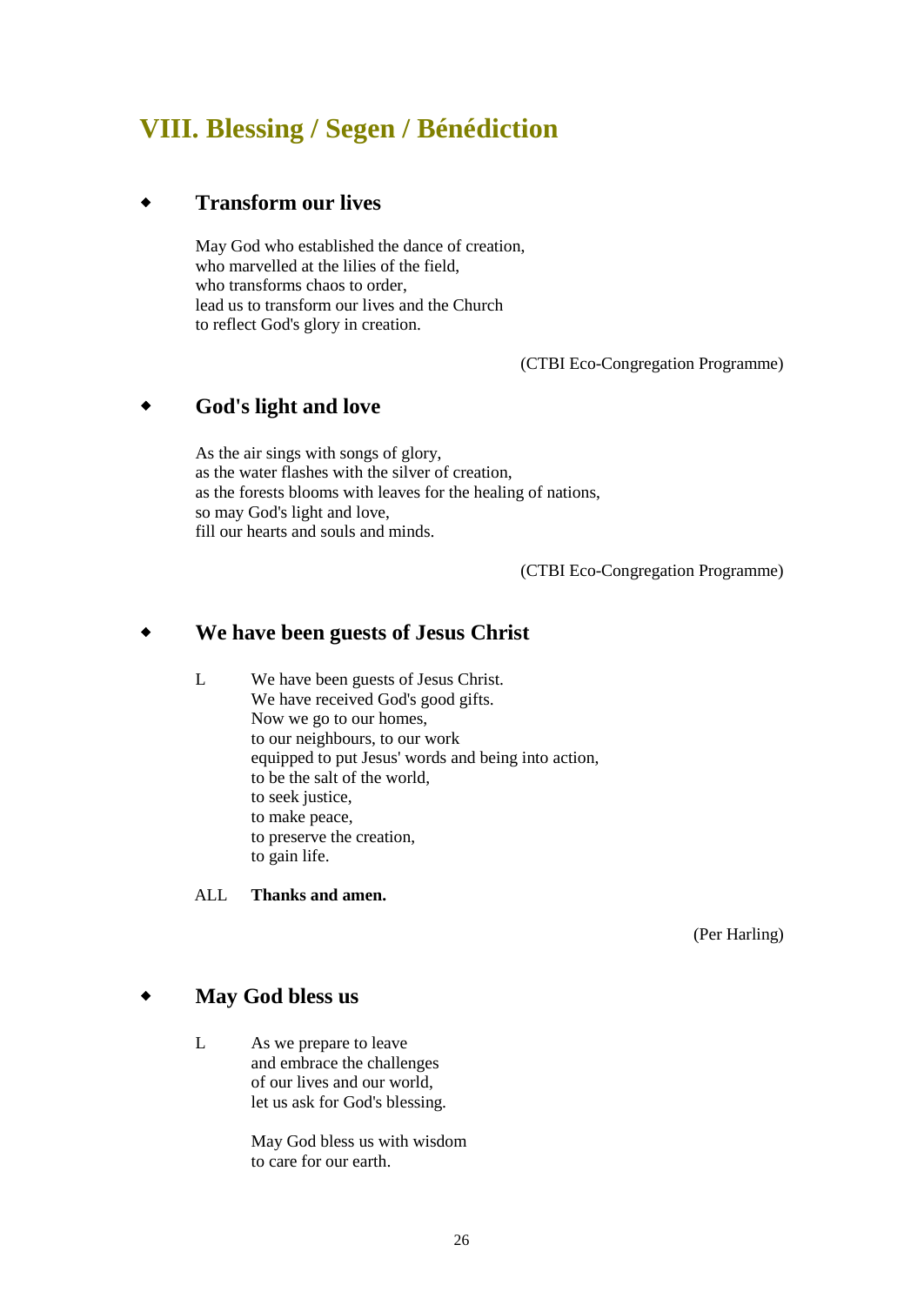#### ALL **Amen.**

L May God bless us with love to bring forth new life.

### ALL **Amen.**

L In the name of God, the Maker of the whole world, of Jesus, our new covenant, and of the Holy Spirit, who opens eyes and hearts.

#### ALL **Amen.**

L Go in peace and be witnesses to hope.

#### ALL **Amen.**

(2nd European Ecumenical Assembly, Graz 1997)

## **Gott segne uns**

L Lasst uns Gott um seinen Segen bitten, wenn wir nun hinausgehen und uns den Fragen unseres Lebens und unserer Welt stellen.

> Gott segne uns und schenke uns Kraft, nach Gerechtigkeit zu streben.

- G **Amen.**
- L Gott segne uns und schenke uns Weisheit, unsere Erde zu bewahren.
- G **Amen.**
- L Gott segne uns mit Liebe, neues Leben zu schaffen.
- G **Amen.**
- L Im Namen Gottes, des Schöpfers der ganzen Welt, im Namen Jesu, unseres neuen Bundes, und im Namen des Heiligen Geistes, der Augen und Herzen öffnet.
- G **Amen.**
- L Gehet hin in Frieden und seid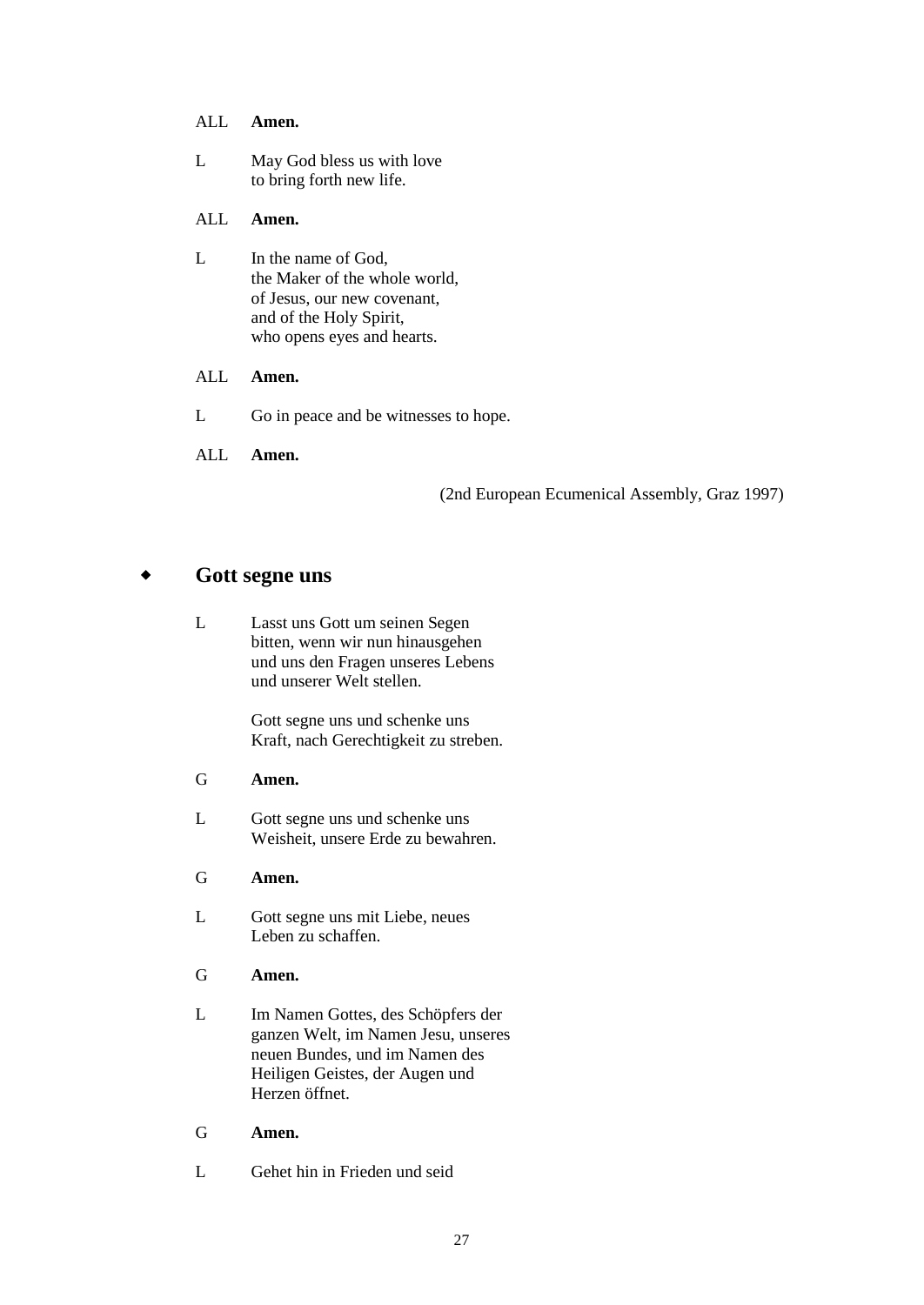Zeuginnen und Zeugen der Hoffnung.

#### G **Dank sei Gott.**

(2. Europäische Ökumenische Versammlung, Graz 1997)

# **Que Dieu nous bénisse**

L Au moment de partir et d'affronter les défis de nos vies et du monde, demandons à Dieu sa bénédiction.

> Que Dieu nous bénisse et nous accorde la force de rechercher la justice.

- A **Amen.**
- L Que Dieu nous bénisse et nous accorde la sagesse de prendre soin de notre terre.
- A **Amen.**
- L Que Dieu nous bénisse et nous accorde l'amour qui fait surgir une vie nouvelle.

#### A **Amen.**

L Au nom de Dieu, qui a fait le monde entier, de Jésus, notre nouvelle alliance, et du Saint Esprit, qui ouvre les yeux et le coeur.

#### A **Amen.**

- O Allez en paix et soyez des témoins de l'espérance.
- A **Grâces soient rendues à Dieu.**

(2ème Rassemblement Oecuménique Européen, Graz 1997)

# **Deep peace**

L Deep peace of the running wave to you, deep peace of the flowing air to you, deep peace of the quiet earth to you, deep peace of the shining stars to you, deep peace of the Son of Peace to you.

#### ALL **Amen.**

(Gaelic blessing)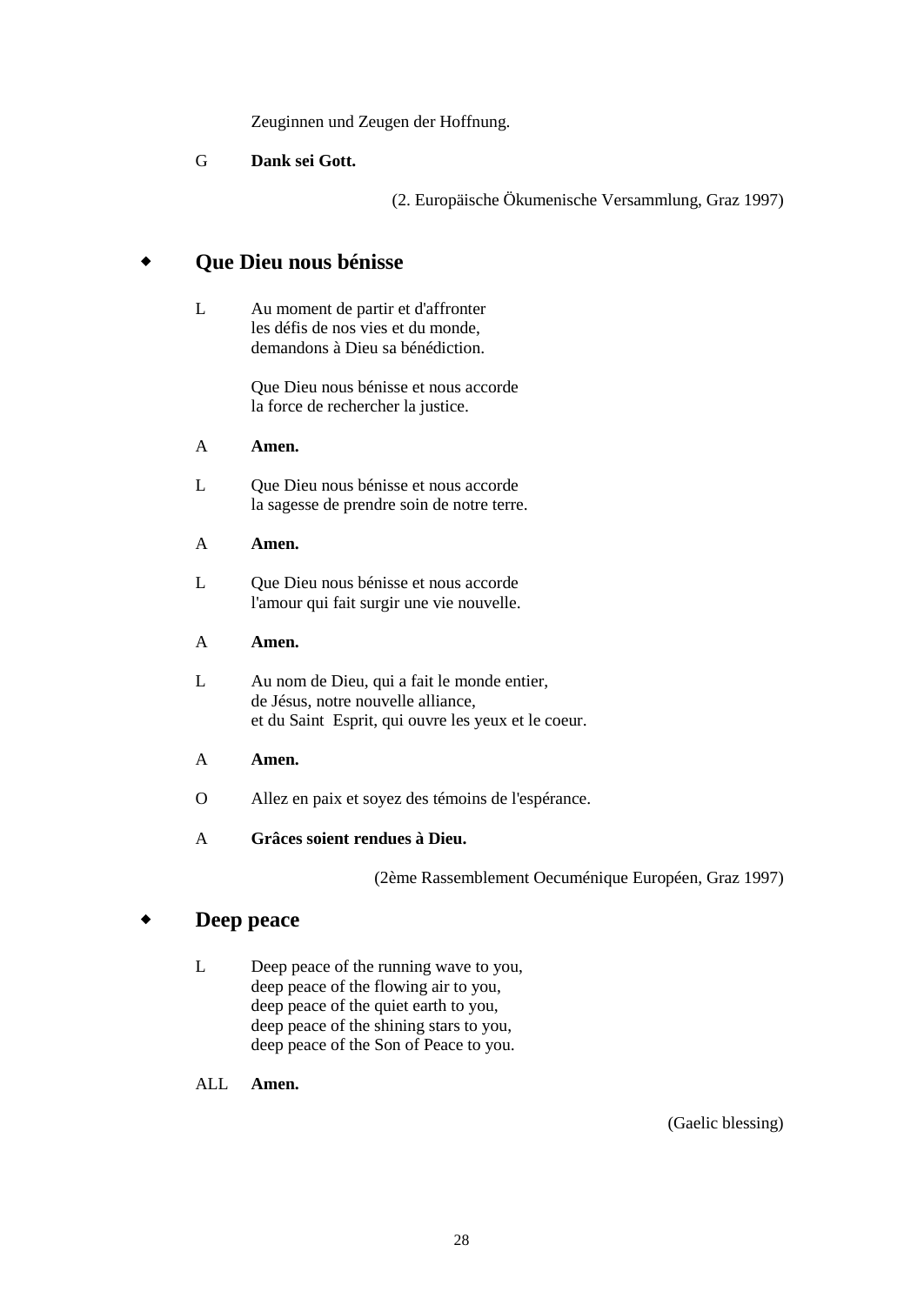# **Der tiefe Friede**

L Der tiefe Friede der fliessenden Welle, der tiefe Friede der wehenden Luft, der tiefe Friede der stillen Erde, der tiefe Friede der leuchtenden Sterne, der tiefe Friede des Sohns des Friedens sei mit euch.

G **Amen.**

(Irisches Segensgruss)

# **La paix profonde**

- O La paix profonde de la vague qui déferle soit sur vous, la paix profonde de l'air qui circule soit sur vous, la paix profonde du calme de la terre soit sur vous, la paix profonde des astres brillants soit sur vous, la paix profonde du Fils de la Paix soit sur vous.
- A **Amen.**

(Bénédiction gaélique)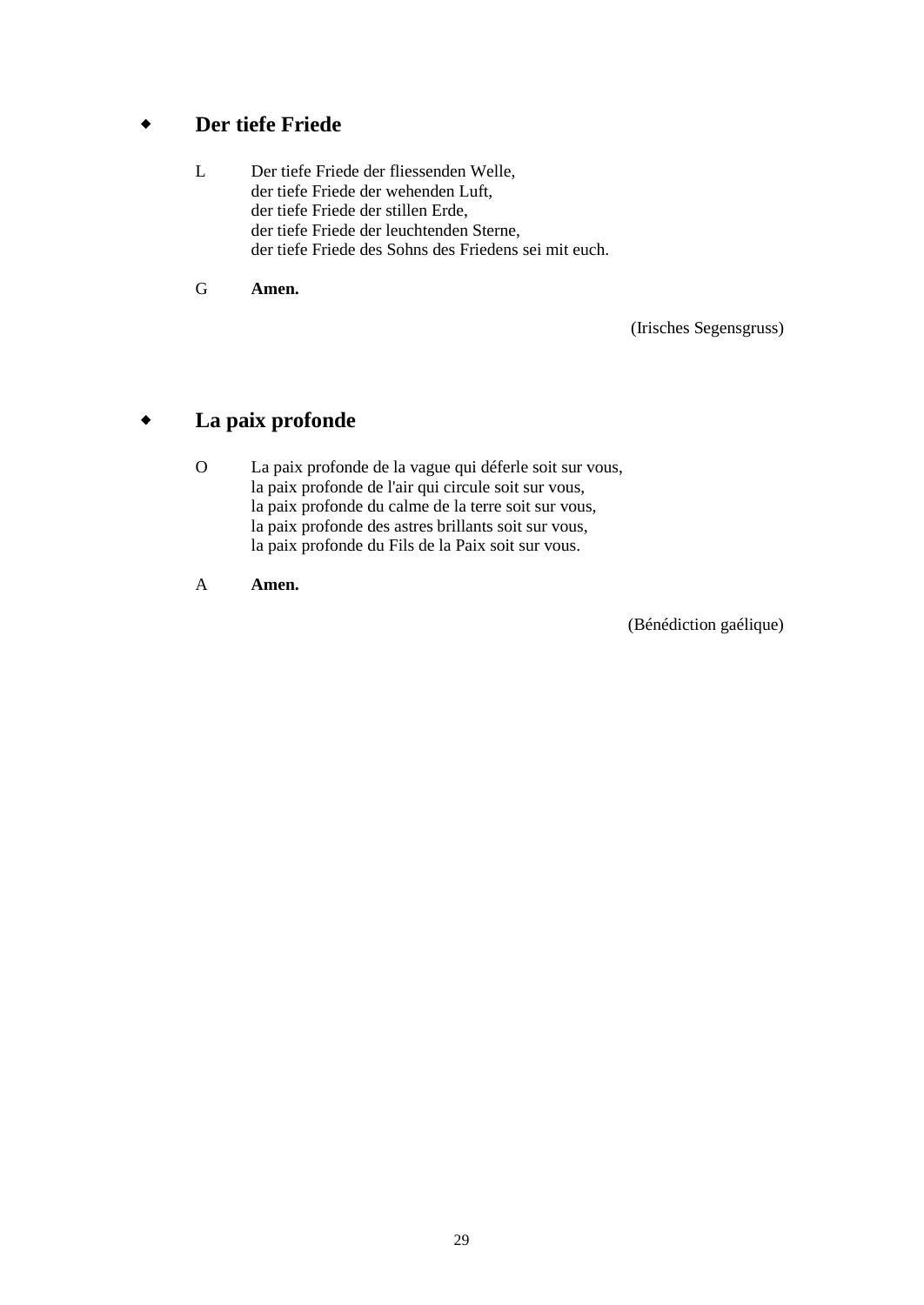# **IX. Biblical texts / Biblische Texte / Textes bibliques**

## **English**

### *Land*

*Genesis 1: 9-12a: And God said, "Let the waters under the sky be gathered together into one place, and let the dry land appear." And it was so. God called the dry land Earth, and the waters that were gathered together he called Seas. And God saw that it was good. Then God said, "Let the earth put forth vegetation . . ." And it was so. The earth brought forth vegetation . . .*

God brought forth the dry land from the original floods where all life began. The ground that holds us up, where all our life takes place, is the work of God. God made it fruitful. Out of it the plants sprout and grow which make human life possible.

*Leviticus 25:3-4: For six years you shall sow your field, and for six years you shall prune your vineyard, and gather in their yield; but in the seventh year there shall be a sabbath of complete rest for the land, a sabbath for the Lord: you shall not sow your field or prune your vineyard.*

The Israelites lived in a harsh country. It required great care and strict rules to preserve its fertility for them and for the generations to come after them. This resulted in numerous prescriptions for the care of the soil. Among the most famous was the sabbatical year, the rule that the soil must be allowed to rest every seven years. Another example is the commandment that, even in war, the trees belonging to the other side must not be cut down (Deuteronomy 20:19).

## *Water*

*Genesis 2:4-7: In the day that the Lord God made the earth and the heavens, when no plant of the field was yet in the earth and no herb of the field had yet sprung up - for the Lord God had not yet caused it to rain upon the earth, and there was no one to till the ground; but a stream would rise from the earth, and water the whole face of the ground - then the Lord God formed a man from the dust of the ground, and breathed into his nostrils the breath of life; and the man became a living being.*

Water is the prerequisite for life. Without water no plants can grow and no animals can live. To make the creation complete, a stream is needed to flow forth and water the ground. But water is not simply there. Human beings, whose calling it is to till the soil, must use the gift of water prudently.

*Psalm 104:10-13: You make the springs gush forth in the valleys; they flow between the hills, giving drink to every wild animal; the wild asses quench their thirst. By the streams the birds of the air have their habitation; they sing among the branches. From your lofty abode you water the mountains; the earth is satisfied with the fruit of your work.*

This Psalm is a "song of creation". It puts great emphasis on the role of water. Fresh water is kept separate from salt water, and now it is the springs, the water sources in the mountains, which make sure that life will continue.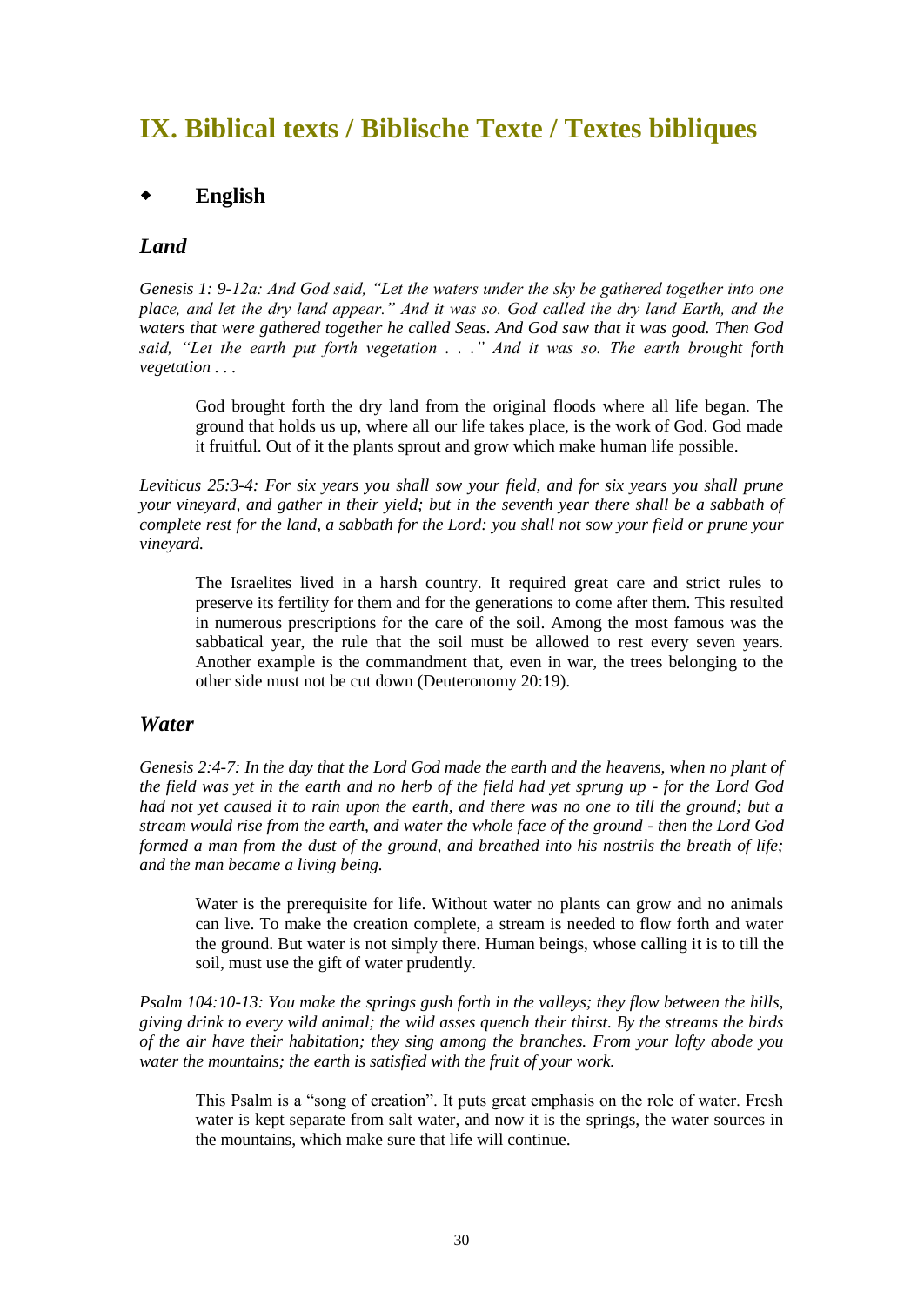### *Air*

*Psalm 104:30: When you send forth your breath, they are created; and you renew the face of the ground.*

*Wisdom 7:1, 3-6: I also am mortal, like everyone else, a descendant of the first-formed child of earth . . . and when I was born, I began to breathe the common air, and fell upon the kindred earth; my first sound was a cry, as is true of all. I was nursed with care in swaddling cloths. For no king has had a different beginning of existence; there is for all one entrance into life, and one way out.*

Ultimately life originates directly from God. Life is created by God's spirit, or breath. But it needs the elements of the creation in order to go on living. Land, water and air are the gifts which all people must share, together with the animals. Not even the mightiest king rules over the air - it is a "common good".

(Lukas Vischer)

## **Deutsch**

## *Erde*

*Genesis 1, 9-11: Und Gott sprach: Das Wasser unter dem Himmel sammle sich an einen Ort, dass das Trockene sichtbar werde! Und es geschah also. Und Gott nannte das Trockene Land und die Ansammlung der Wasser nannte er Meer. Und Gott sah, dass es gut war. Und Gott sprach: Die Erde lasse sprossen junges Grün ... Und es geschah also. Die Erde liess sprossen junges Grün.*

Gott hat das Land, den Ort alles Lebens, Urflut angerungen. Der Boden, der uns trägt und auf dem unser ganzes Leben sich abspielt, ist sein Werk. Er hat ihm Fruchtbarkeit verliehen. Es lässt Pflanzen sprossen, die menschliches Leben möglich machen.

*Leviticus 25, 3-5: Sechs Jahre darfst du dein Feld besäen und sechs Jahre deine Reben beschneiden und den Ertrag des Landes einsammeln. Aber im siebenten Jahr soll das Land hohe Feierzeit halten, einen Sabbat für den Herrn. Da darfst du dein Land nicht besäen und deine Reben nicht beschneiden*

Das jüdische Volk lebte in einer kargen Gegend. Es bedurfte grösster Sorgfalt und strikter Regeln, um seine Fruchtbarkeit auch für kommende Generationen aufrechtzuerhalten. Die Sorge für den Boden findet in zahlreichen Vorschriften ihren Niederschlag. Zu den bekanntesten gehört das Sabbatjahr, die Regel, den Boden in jedem siebenten Jahr ruhen zu lassen. Ein anderes Beispiel ist die Weisung, auch im Krieg keine Bäume im feindlichen Gebiet zu fällen (Deut. 20.19).

#### *Wasser*

*Genesis 2, 4-7: Zur Zeit, da Gott der Herr Erde und Himmel machte – noch gab es aber kein Gesträuch des Feldes auf Erden und noch wuchs kein Kraut auf dem Felde. Denn Gott der Herr hatte noch nicht regnen lassen auf die Erde und es war kein Mensch da, den Boden zu bebauen; ein Wasserschwall brach aber hervor aus der Erde und tränkte alles Land – da bildete Gott der Herr den Menschen aus Erde vom Ackerboden und hauchte ihm Lebensodem in die Nase. So ward der Mensch ein lebendes Wesen.*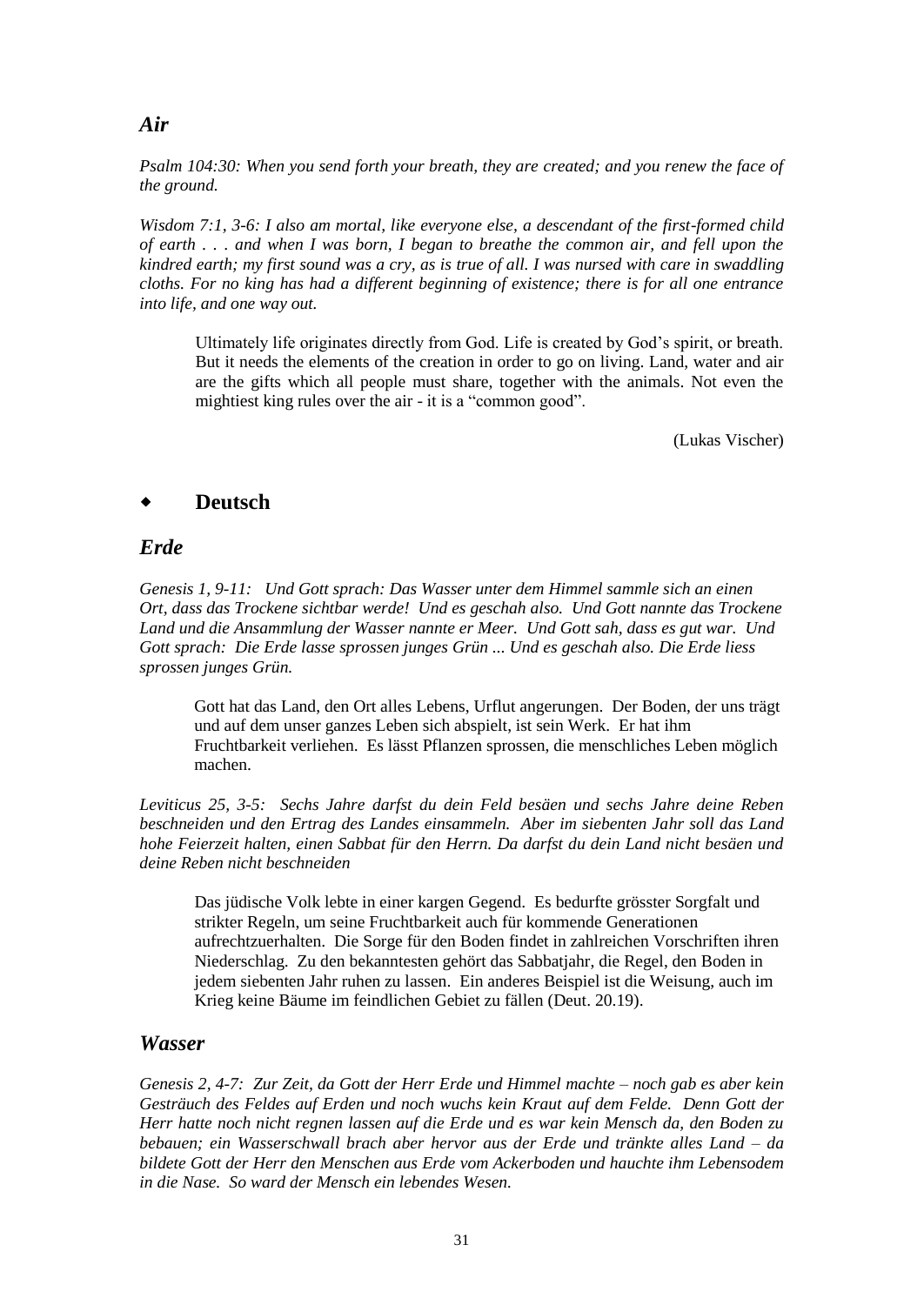Wasser ist die Voraussetzung für Leben. Ohne Wasser wachsen keine Pflanzen, leben keine Tiere. Damit Gott das Werk der Schöpfung vollenden kann, braucht es einen 'Wasserschwall', der die Erde tränkt. Wasser ist aber nicht einfach vorhanden. Der Mensch, berufen, den Boden zu bebauen, muss mit der Gabe des Wassers umsichtig umgehen.

*Psalm 104, 10-13: Du lässest die Quellen rinnen durch die Täler, das wandern sie zwischen den Bergen hin. Sie tränken alle Tiere des Feldes, die Wildesel stillen ihren Durst. An ihren Ufern wohnen die Vögel des Himmels, zwischen den Zweigen hervor erklingt ihr Singen. Du tränkst die Berge aus deinem Söller, aus deinen Wolken wird die Erde gesättigt.*

Der Psalm ist ein "Lied der Schöpfung". Mit allem Nachdruck ist von der Rolle des Wassers die Rede. Süsswasser wird von Salzwasser geschieden, und jetzt sind es die Quellen der Berge, die das Leben sichern.

## *Luft*

*Psalm 104,30: Sendest du deinen Odem aus, so werden sie geschaffen, und du erneust das Antlitz der Erde.* 

*Weisheit 7, 1 und 3: Ich bin ein sterblicher Mensch gleich wie die andern, geboren vom Geschlechte des ersten, aus Erde geschaffenen Menschen ... und habe auch, da ich geboren wurde, Odem geholt aus der allen gemeinsamen Luft, und bin auch gefallen aufs Erdreich, das uns alle gleich trägt, und Weinen ist auch gleichwie bei andern meine erste Stimme gewesen und bin in den Windeln auferzogen worden mit Sorgen. Denn es hat kein König einen andern Anfang seiner Geburt, sondern sie haben alle denselben Eingang in das Leben und denselben Ausgang.*

Letztlich liegt der Ursprung des Lebens bei Gott selbst. Das Leben wird durch seinen Geist geschaffen. Es braucht aber die Elemente der Schöpfung, damit Leben dauern kann. Land, Wasser und Luft sind die Gaben, in die sich die Menschen – zusammen mit den Tieren – teilen müssen. Selbst der mächtigste König ist nicht Herr über das 'Common Good' der Luft.

(Lukas Vischer)

## **Français**

#### *La terre*

*Genèse 1, 9-11 : Dieu dit : Que les eaux inférieures au ciel s'amassent en un seul lieu et que le continent paraisse ! Il en fut ainsi. Dieu appela « terre » le continent ; il appela « mer » l'amas des eaux. Dieu vit que cela était bon. Dieu dit : Que la terre se couvre de verdure … Il en fut ainsi. La terre produisit de la verdure.*

Dieu a fait jaillir de l'abîme des eaux primordiales, la terre, lieu de toute vie. Le sol qui nous porte et sur lequel se déroule toute notre vie est son oeuvre. Il l'a rendu fertile. Il a fait apparaître les plantes à la surface de la terre afin de rendre possible la vie de l'homme.